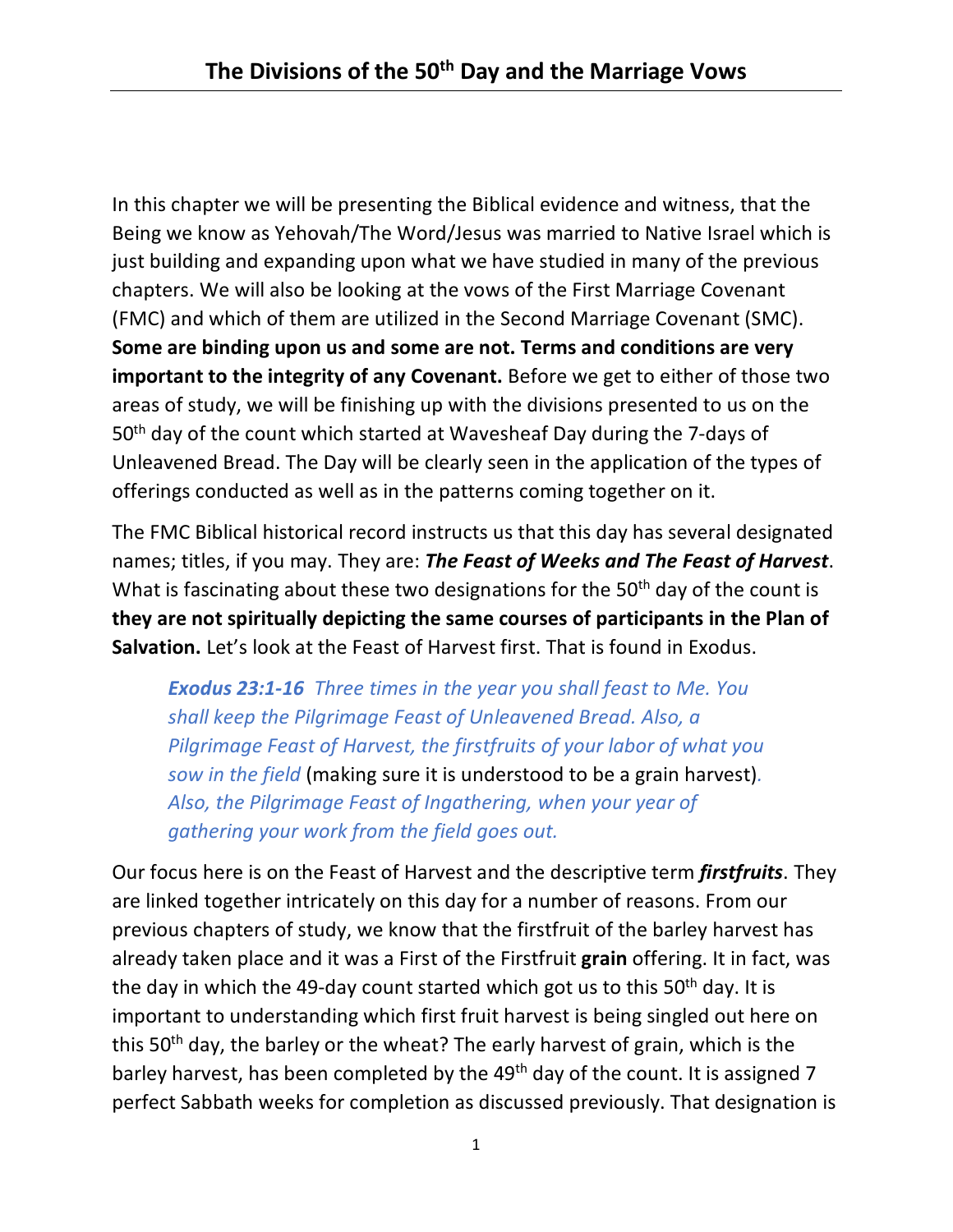very important as we will see shortly. To get a clearly defined answer as to what grain harvest is being assigned to this name; Feast of Harvest, we need to read **Exodus 34:22**. This is the section of scripture in which we read that Yehovah is once again instructing Native Israel about the 3 pilgrimage festivals they are to keep to Him in the year.

*Exodus 34:22 And a Feast of Weeks you shall observe for yourself, the firstfruits of the harvest of wheat, and a Feast of Ingathering at the turn of the* (agricultural growing) *year.*

Here we see that the grain harvest designation of this 50<sup>th</sup> day is representing the *firstfruit harvest of wheat*. Thus, some, title this day; the *Feast of Firstfruits*, which seems certainly applicable if said in the context of wheat. It is the observance of the firstfruit harvest of the wheat crop growing in the Land. So, when you hear Feast of Harvest or Feast of Firstfruit, it is talking about the very same thing, so do not be confused by that. There are some who do try to confuse the simple instructions here in scripture as they follow the pattern of Satan's way. **Once again, this is a day in which one harvest of grain has been completed at the end of the 49th day, and another is just starting**. These harvests are separated for a specific reason, which is important to the Plan of Salvation, for the Elohim use the harvests in the Promised Land to teach us about the **participants**  and their timing in the Plan of Salvation.

Now, let's look closer at the designation: Feast of Weeks. We have seen in previous chapters it is the set period of time to complete the first grain harvest. It is the time in which the Gentiles, who are being called by Father to the marriage of His Son, will have to prepare themselves to be considered worthy to marry Him and function in the responsibilities of that position in Father's household. That is only made possible by Him (our Savior/Husband) being accepted on our behalf as our Wavesheaf, the First of the Firstfruits of Barley harvest as we have discussed in detail. That is how we have access to Father and His calling to qualify to be at the Marriage Supper. Please do not lose sight of the number 7 in all of this. **There are prophetically 7-days allotted to Native Israel to confirm their vows with Yehovah as depicted in the 7-days of UB. There are 7-perfect creation weeks assigned to the Gentiles to do the same**. Very specific time spans with incredible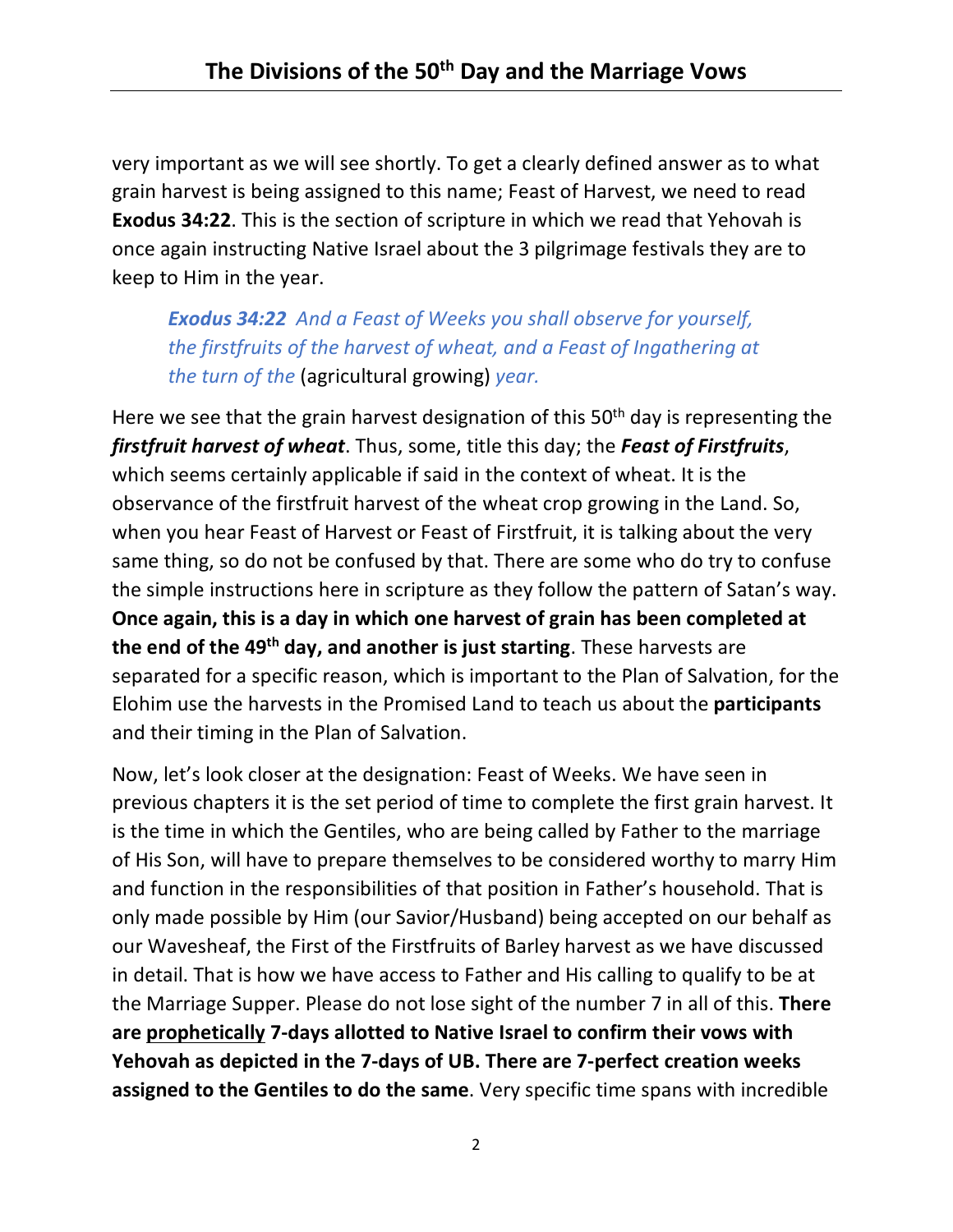spiritual value and representation assigned to each of them. The name, Feast of Weeks, has been altered by Judaism in many ways, even by the spelling of the name to show their ownership of it in rebellion to Yehovah. However, that discussion is for another day. We often speak about meanings of words in the contexts they are used in; for the Elohim instruct us through the combined use of both. That is what is taking place here as you will clearly and quite frankly, simply see.

The Hebrew word for week/weeks used here is **#7620** in Strong's. He says of it: "*shebu'ah a proper passive particle of* **#7650** *(shaba) as a denominator of* **#7651** *(shib'ah); literally sevened, i.e. a week (specifically of years): seven, week*."

It is important to acknowledge, as Strong's does, that this word is intricately tied to its root and then some. That is once again pointed out by the root as well. Shaba **#7650**; "*a prime root, properly to be complete, but only used as a denominator from* **#7651***; to seven oneself, i.e. swear (as if by repeating a declaration seven times): adjure, charge (by an oath, with an oath) take an oath, cause to make to swear*."

The Brown Driver Briggs confirms everything Strong's has stated above and more.

This is all fascinating when put together as it is intended to be by the Elohim. We are talking about periods of 7 being bound together by oaths and timed to a completion. It can be 7-days, 7-weeks, or 7-years. Please stay focused on this in the Plan of Salvation. There are 7-days to the creation week, 7-years in the agricultural land cycles, 7-months in the festival cycles, 7-thousand years in the Plans duration, etc. Look at the first usage of this Hebrew word for sevened appearing in **Genesis 29:27** and the context it is used in and the participants involved.

**Gen 29:27** *Fulfill* (*mala: consecrate, confirm, satisfy, accomplish*) *the week* (7-days) *of this one* (Leah) *and we will also give you this other one* (Rachel) *for the service you will serve with me, yet another seven years.*

Jacob has two wives. The first, Leah needed to have 7-days to consecrate and fulfill the marriage. The second, Rachel, could not become his wife until the 7-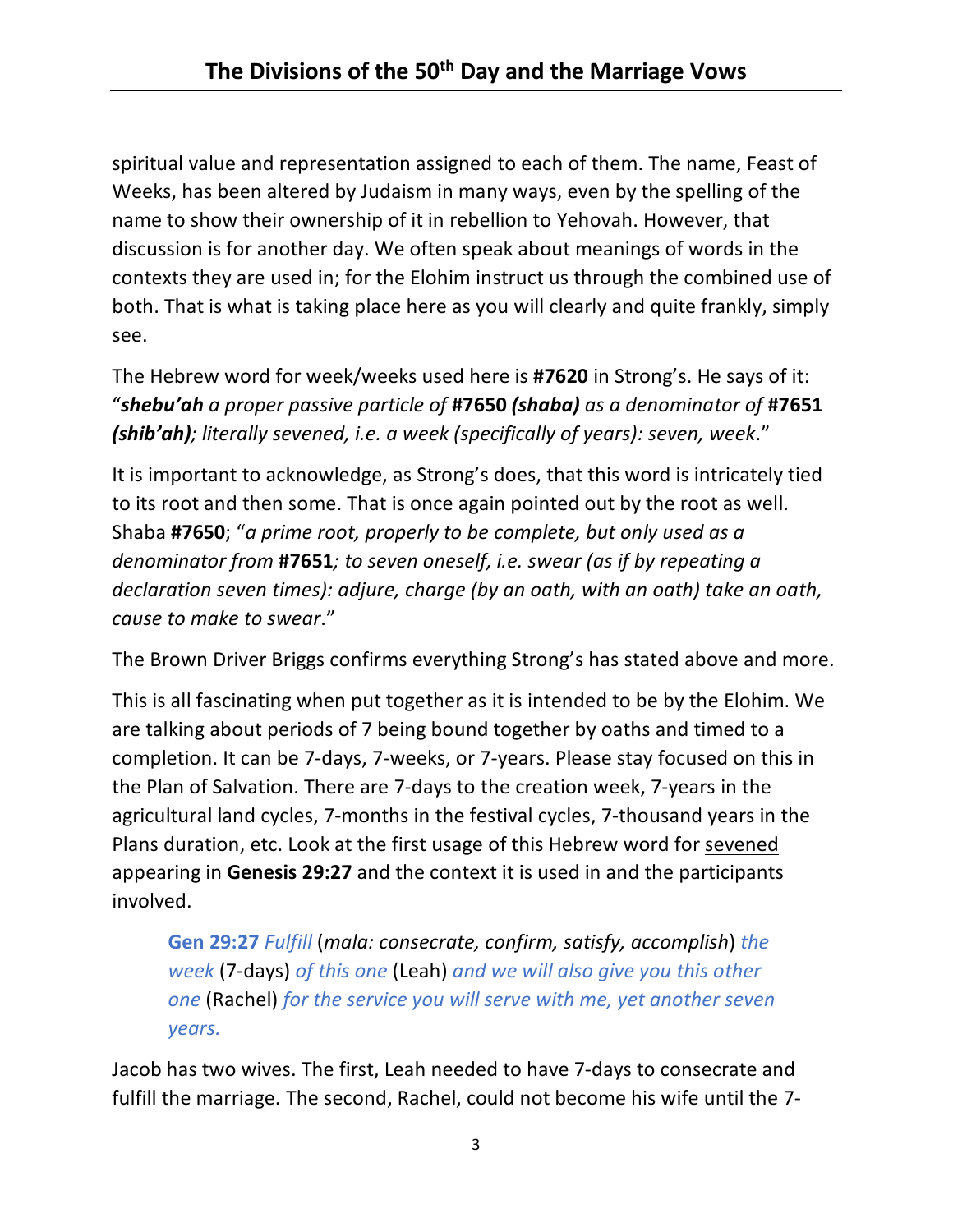days had run their course. Then Jacob needed to work another 7-years of service on her behalf to be confirmed as Jacob's. Jacob agreed to these terms and now had two wives. This is depicting the  $7<sup>th</sup>$  year of release in many respects and much more. There was enmity between them which is spiritually relevant to the Plan as well. One faction of those who were privileged with being participants in qualifying to be the Bride during the FMC timeline have become enemies of the gospel in our marriage timeline. Paul clearly states that about his beloved countrymen:

## **Romans 11:28** *Concerning the gospel they are enemies for your sake, but concerning the election they are beloved for the sake of the fathers.*

We will cover that a little later. What is important here is after 7-years of service, Jacob married Leah and that marriage was consecrated for 7-days. During the timing of that 7-days of marriage consummation another oath was taken for a second wife, with another 7-years of service sworn to. **The marriage of the Bride of Christ/Yehovah/ The Word/ Jesus is predicated on this same shadow of this spiritual reality to come.** Our Savior/Husband allotted a 7-day prophetic time line for Native Israel to remain faithful to their marriage terms and conditions, which they swore to. That did not turn out to be successful. Out of that time period of qualifying to be worthy through faithfulness to the sworn oaths comes another period of trial and testing to confirm the faithfulness of another wife, the 7-week count to the 50th day. **This is the simplicity of what the Feast of Weeks is teaching us. It is instructing us that the second wife; the Gentiles being called by Father, have this prophetic 7-week timeframe given to them to prove their worthiness to be included in the total number of the Bride of Christ/Messiah**. Those who have qualified under the terms and conditions of both Marriage Covenants will be united together into one Tabernacle on the 50<sup>th</sup> day as we discussed in the previous chapter and demonstrated through the scriptural patterns relevant to it. The designation and name of Pentecost never took effect until the timeframe allotted to the first wife**, Native Israel, had exhausted the duration of days given to it. Thus, under our terms and conditions, we know the day as the Feast of Pentecost or the 50th day. It did not have that designation of title under the terms and conditions of the FMC.**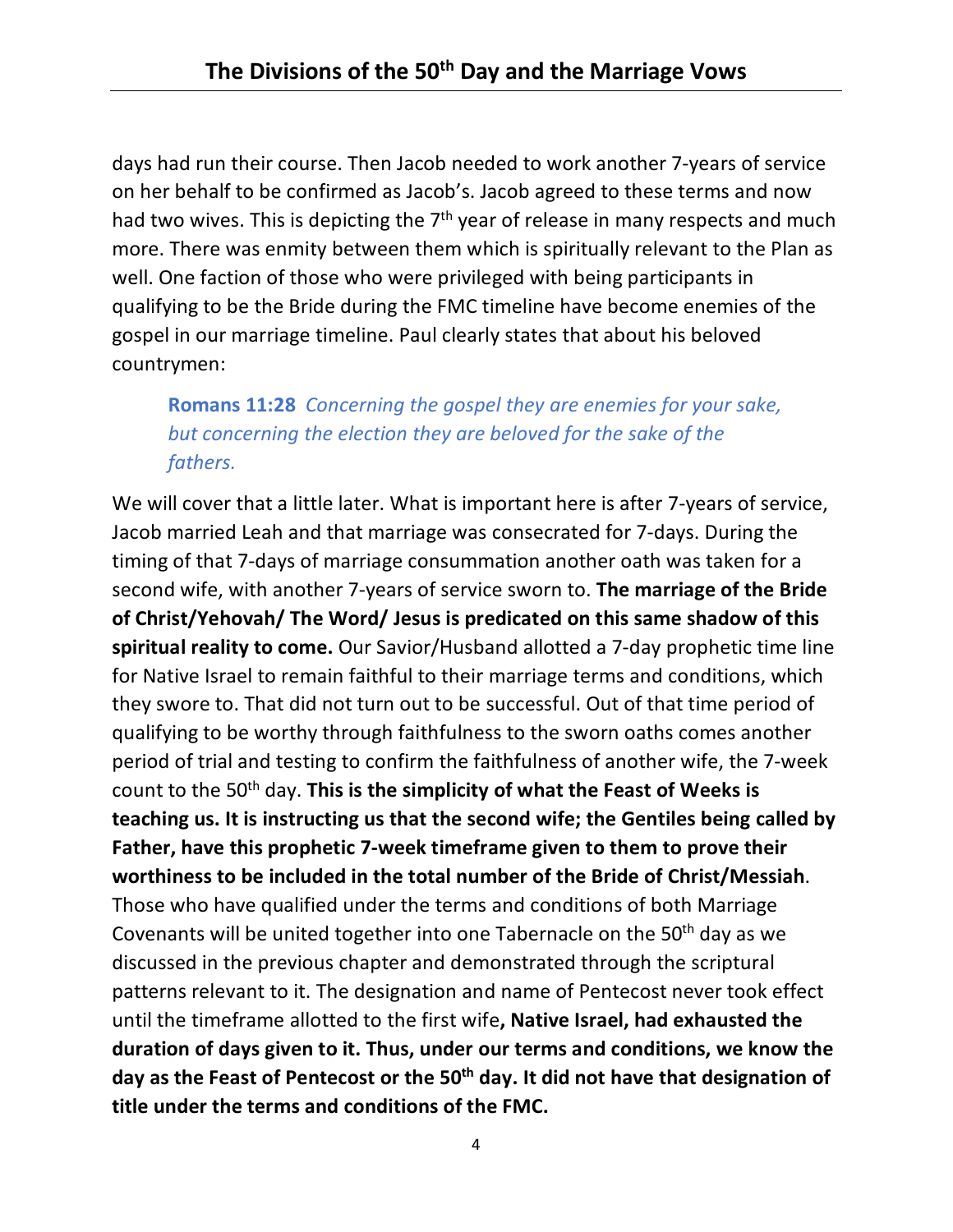We have now covered the simple importance of the meaning of the name: **Feast of Weeks. It is assigned to the Gentiles, not to Native Israel.** Many are all screwed up on that. Judaism uses the term Shavuot for this day, as do the confused little "c" Christians who relish putting one foot in Judaism, claiming it is pertinent to them when not much could be further from the truth. They have no claim to it as we will clearly demonstrate in this chapter. So, there is no misunderstanding; Judaism was never the religion of Moses as we have demonstrated in earlier chapters. It, in fact, is alien to the Elohim as Christ Himself repeatedly told us and them. **When we refer to this day, we are to be using our Marriage Covenant terms for it: Pentecost/Feast of Weeks**. Weeks would be SHeBU'AH not Shavuot! Don't get sucked into the trap of thinking in the terms of Judaism about this day.

Now for additional information about the designated name, Feast of Harvest or Firstfruits. *This harvest depicts a much larger harvest than the harvest of the barley.* The wheat harvest was desired by many of the inhabitants of the Land. It was considered a more noble harvest in its value. The barley harvest is likened to a poor man's harvest and thus to many, less desirable. It is the humble grain which bows before the Elohim as it matures. Not as desirable as the stiff-necked wheat to men, but very desirable to the righteous Elohim. Native Israel suffered through eating the barley with their eyes lusting for the wheat harvest to come. The humble barley depicts everything our Savior/Husband desires in a faithful wife. It faithfully grows under harsher conditions and is drought resistant, it stays the course to maturity. It responds to whatever weather conditions are directed at it without giving up. Wheat does not! Wheat is a wimpy grain which is quite puffed up. Stiff necked in Biblical terms. Barley germinates as low as 32 degrees F. Wheat does not, it needs coddling warm weather to do so compared to hearty barley. These are all spiritually relevant qualities. **Also, please keep in mind the spiritual reality here that we do not find a specific time period of completion assigned to the wheat harvest stated here on the 50th day like we do for the barley firstfruit Wavesheaf offering and its subsequent harvest.** That is also very important to the spiritual reality of it in the Plan of Salvation, which we will be discussing later. For now, let's return to **Leviticus 23** once again and see the very clearly defined separation of functions assigned to the participating symbols on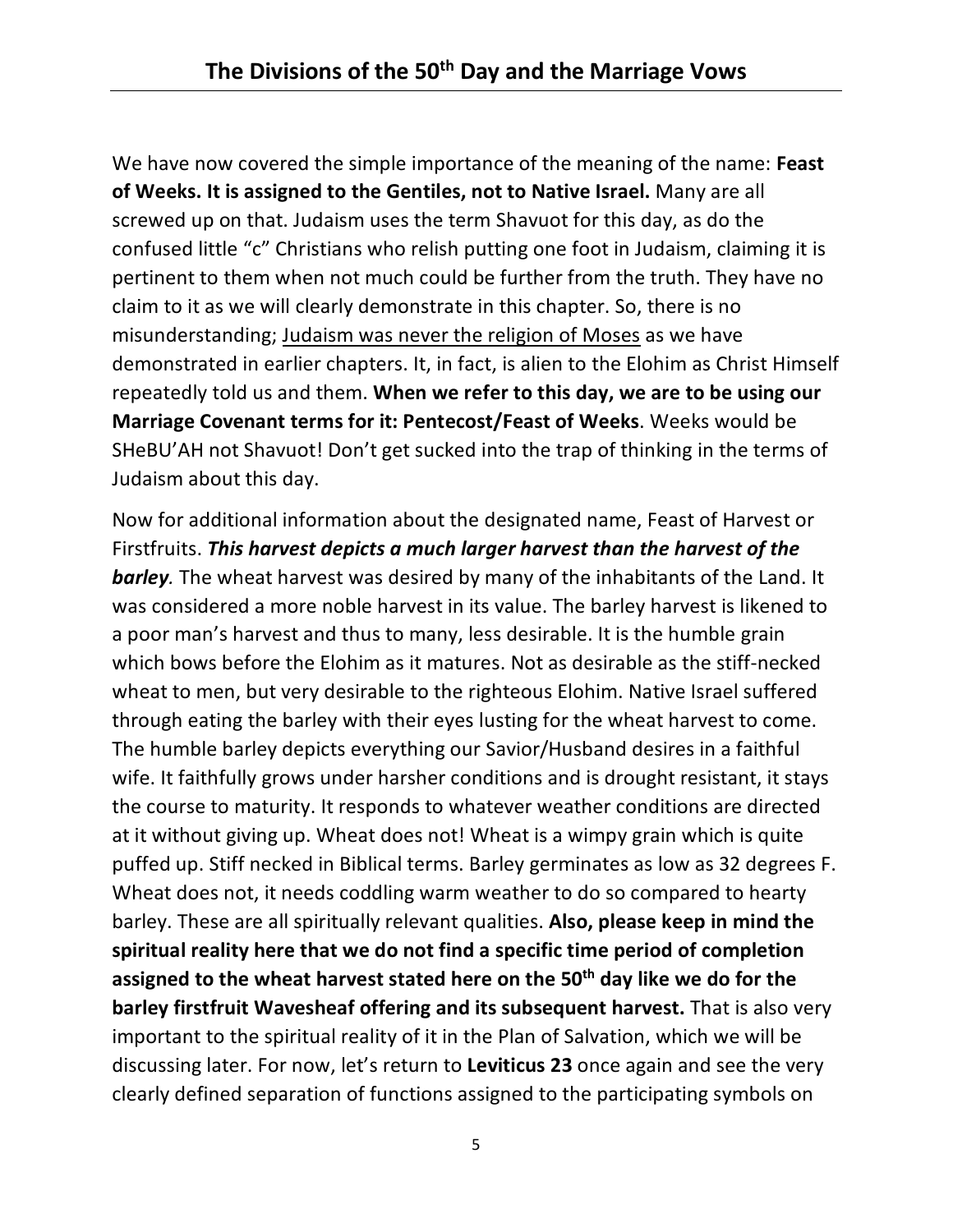this day of Pentecost and in the Plan of Salvation. We left off in verse 16 in the previous chapter so let's start back in verses 15-16 to get our footing.

**Lev 23:15-16** *And you shall number to you from the next day after the Sabbath* **(#7676)***, from the day you bring in the sheaf of the Wave Offering; they shall be 7-perfect Sabbaths* **(#7676)***; to the next day after the 7th Sabbath* **(#7676)***, you shall number 50-days, and you shall bring near a new grain offering to Yehovah.*

Once again, the timing we addressed in the previous chapter in detail is being confirmed for the second time here in **Leviticus 23**. We have 7-perfect creation weeks being crowned with the 7<sup>th</sup> day Sabbath. The count starts on the day after the Sabbath, which is the  $1<sup>st</sup>$  day of a creation week and ends on the first day of the week as well. Thus, we have the  $50<sup>th</sup>$  day. It all started during the 7-days of UB. On this 50th day **multiple wave offerings are to be brought before Yehovah but one is not a GRAIN offering which most if not all do not understand as we will demonstrate**. We have already established it was to be a firstfruit wave offering of the wheat harvest and thus a "*new*" offering not an old one. We established in the last chapter and elsewhere that the law of the First of the Firstfruits of grain wave offering had to take place before the general harvest could start.

The First of the Firstfruit of the barley was waved during the days of UB in which no leaven was to be found in the assembly of Native Israel. **The simple spiritual reality of it all is that our Savior/Husband who is also our Wavesheaf Offering was leaven free. He was without sin!** Thus, those who are of His body will ultimately be without sin, as well, at the conclusion of their individual qualifying periods during the 49-day assigned harvest period. They will be One with Him as the Second Eve, and He being the Second Adam. In addressing the situation of the faithful Bride of Christ/Messiah in Revelation, John tells us:

**Revelation 14:4-5** *These are the ones who were not defiled with women* (seducing pagan doctrines)*, for they are virgins. These are the ones following the Lamb wherever He may go. These were redeemed from among men as firstfruits to God and to the Lamb. And no guile*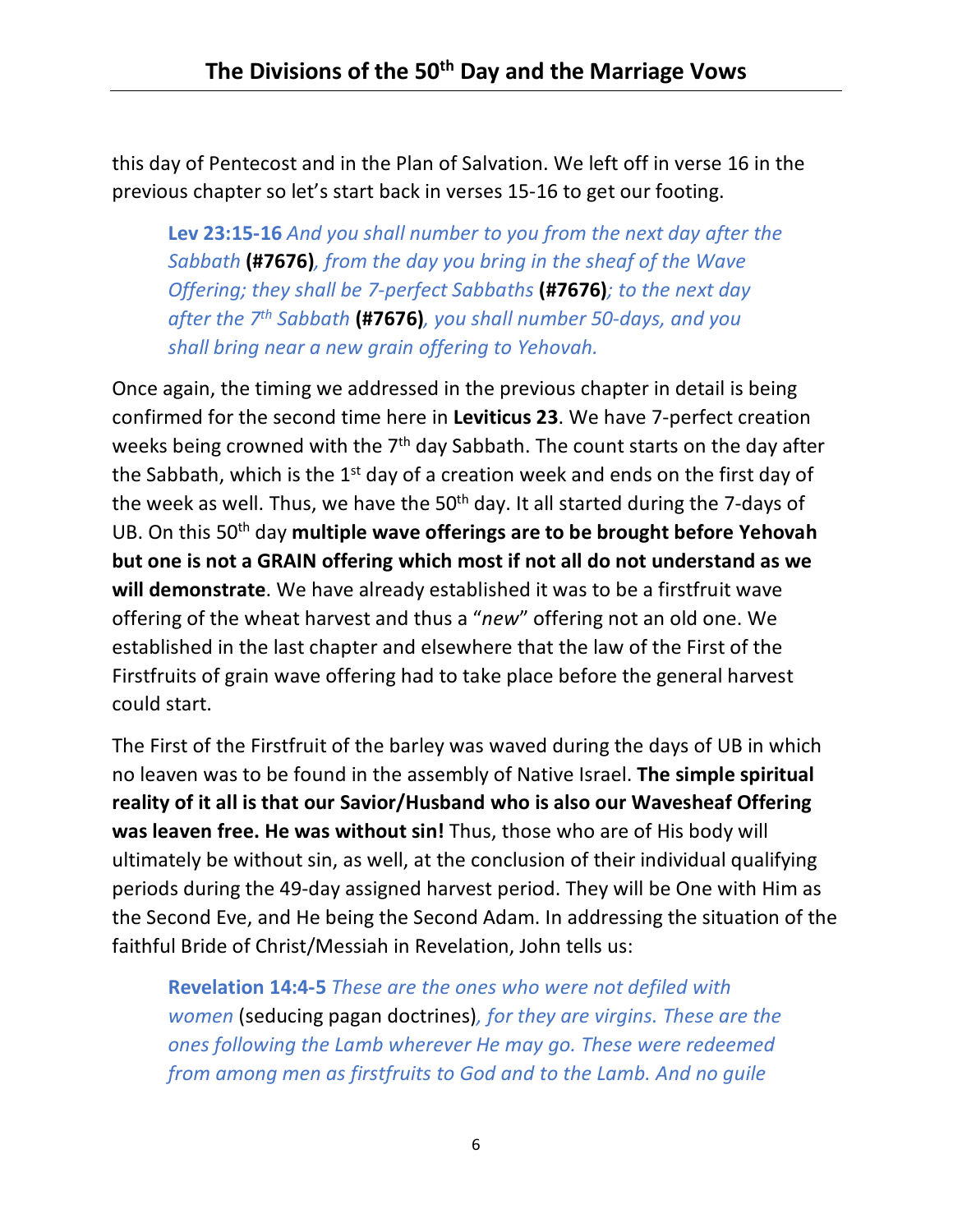(falsehood) *was found in their mouths, for they were without blemish before the throne of God.*

The Greek for "*without blemish*" here is the equivalent for the Hebrew word *tamyim* which means *without blemish, perfect, complete*. There is no symbolism of sin assigned to the omer of barley flour, no puffed-up nature in any form. We are about to see that is not the case with this firstfruit wave offering of wheat here on the 50th day. **There are two very big divergent functions about to be revealed here on this 50<sup>th</sup> day.** One harvest is completed and another just starting, but there is much more to the spiritual reality of this all.

**Lev 23:23-17** *You shall bring in bread out of your assembly for a wave offering, two* (loaves) *of two tenths parts of flour; they shall be baked with leaven; firstfruits to Yehovah.*

Please drink this in slowly. **We now have before us a wave offering that is dramatically different from that of the earlier harvest**. The wheat flour here is actually made into 2-loaves of baked bread full of leaven which has puffed it up to get the actual appearance and substance of loaves of bread and **thus disqualified from being a grain offering as we will discuss later for it is part of a different offering with different terms and conditions.** With this clearly being the case there are some delusional little "c" Christians who would like to teach us that leaven has nothing to do with the symbolism of sin. The scriptural pattern of such things, as well as the apostle Paul are greatly at odds with that false teaching premise.

**1 Corinthians 5:6-8** *Your boast is not good!* (about being so righteous they could allow a shameless sinner to dwell within their congregation who was having sexual relations with his father's wife) *Do you not know that a little leaven leavens the whole lump? Therefore, you should have purged out that old leaven so that you may be a new lump,* (Paul had to do it for them) *as you are now unleavened. For also Christ our Passover was sacrificed for us. So, let us keep the feast, not with old leaven, nor with the leaven of malice and evil* (obviously likening leaven to sin)*, but with unleavened bread of sincerity and truth.*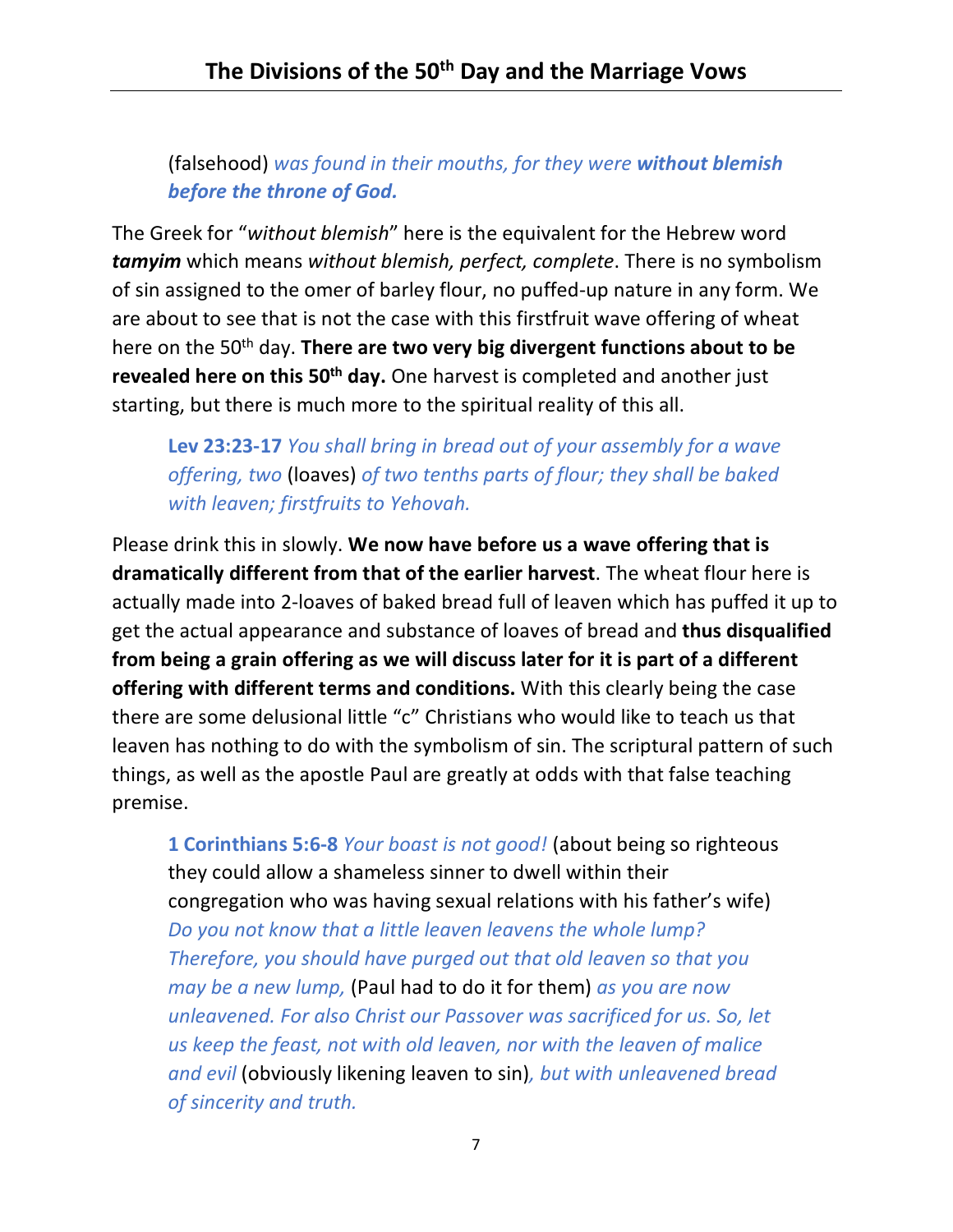Clearly sin is likened to leaven and no sin is likened to being unleavened as Paul obviously understood. He continues on here to address sexually immoral people as well as extortioners, idolaters and coveters. The puffed up boasting of the Corinthians had already shown the signs of being leavened because of their actions towards an egregious sinner not being rebuked in their congregation. That is not righteousness! That is not being unleavened! Now you may have a deeper understanding as to why I refer to those who promote "*leaven is not symbolic of sin*" as being delusional.

We have 4 types of offerings commanded here on Pentecost. Here we have just looked at the firstfruit wavesheaf offering of wheat. Is this a grain offering? No! Why not? **If it were to fall under the category of a "Grain Offering" it would be in violation of the rules and laws of grain offerings, period. Leviticus 2:11 instructs us that a grain offering before Yehovah can have no leaven in it**.

**Leviticus 2:11** *No grain offering which you bring to Yehovah shall be made with leaven, for you shall burn no leaven nor any honey in any offering to Yehovah made by fire.*

**Leviticus 6:17** *It shall not be baked with leaven. I have given it as their portion of My offerings made by fire; it is most holy, like the sin and the trespass offerings.*

It does not qualify as a grain offering as both scriptures clearly tell us for it is leavened. **So, what type of an offering is it?** We will answer that shortly and it will help to show the spiritual significance assigned to it on this 50<sup>th</sup> day.

Next mentioned here in Leviticus are burnt offerings specific to this 50<sup>th</sup> day.

**Leviticus 23:18** *And you shall offer as well as the bread, 7 male lambs of the first year without blemish. And 1 young bull, a son of the herd, and 2 rams. They are a burnt offering to Yehovah, with their grain offerings and their drink offerings. Fire offerings of sweet aroma to Yehovah.*

This is very simple to understand here. Two separate types of offerings which have 2 separate applications as their laws and rules explain to us. It should be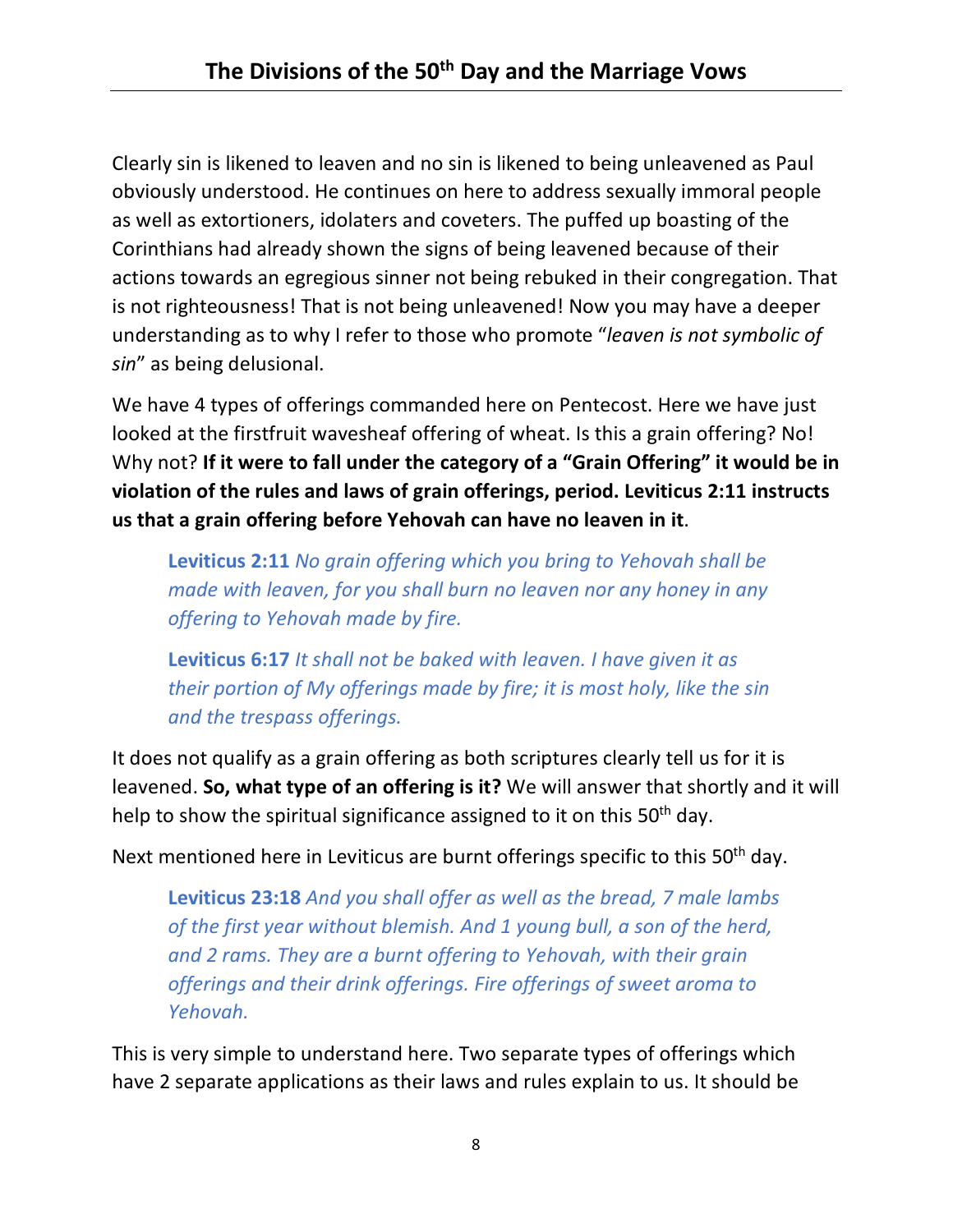noted that in **Numbers 28:27-28** that these sacrifices recorded for this day are different in that it says 2 young bulls and 1 ram.

Now, the first part of **Leviticus 23:19**

**Leviticus 23:19** *And you shall offer one he-goat for a sin offering…*

Now we have a sin offering as a  $3<sup>rd</sup>$  category. Please note that this type of sin offering never has a grain offering attached to it.

**The balance of Vs 19***: And 2 lambs, sons of the year for a sacrifice of peace offering.*

Now, we have a Peace Offering included in those of this day. Please notice it says here "*for a sacrifice*," for a **#2077**. Let's draw up the relevant understanding of these lambs to our High Priest. John records for us what Christ's final instructions were to Peter in **John 21:15-16**. He charged Peter to feed His lambs. **This is the only place in the gospels that the Greek word for lambs/lamb is assigned to anyone except Christ/Messiah.** He then moves on to charge Peter to "*tend*" (keep in check) His sheep and feed them as well. Here are 2 distinct groupings: little lambs don't need tending for they follow Him wherever He goes. On the other hand, we have mature sheep who at times think the grass is greener on the other side of the road. Thus, they wonder off from the safety of the flock. Thus, Peter is instructed to tend them, shepherd them, in the act of also feeding them. How does a shepherd tend? By keeping the flock from danger as best he can. These 2 little lambs here on the day of Pentecost hold tremendous relevancy to the Bride.

The word associated with the function they are to perform is *sacrifice* or **#2077** in Hebrew; *zebach*. Strong's tells us it is *from the root zabach which means to slaughter*. He tells us *zebach* is also in reference to slaughter but with two implications; one to the victim and another to the act. Here, we are witnessing a very specific Peace Offering of 2 young lambs which are very special to the Priest. This is very personal. Remember all of the annual rehearsals are shadows of a reality to come. In the timeline of the Plan of Salvation, who is the Priest in the reality of Pentecost? Of course, it is our Savior/Husband who is the High Priest of the Family of Elohim after the Order of Melchizedec. **These 2 lambs are very**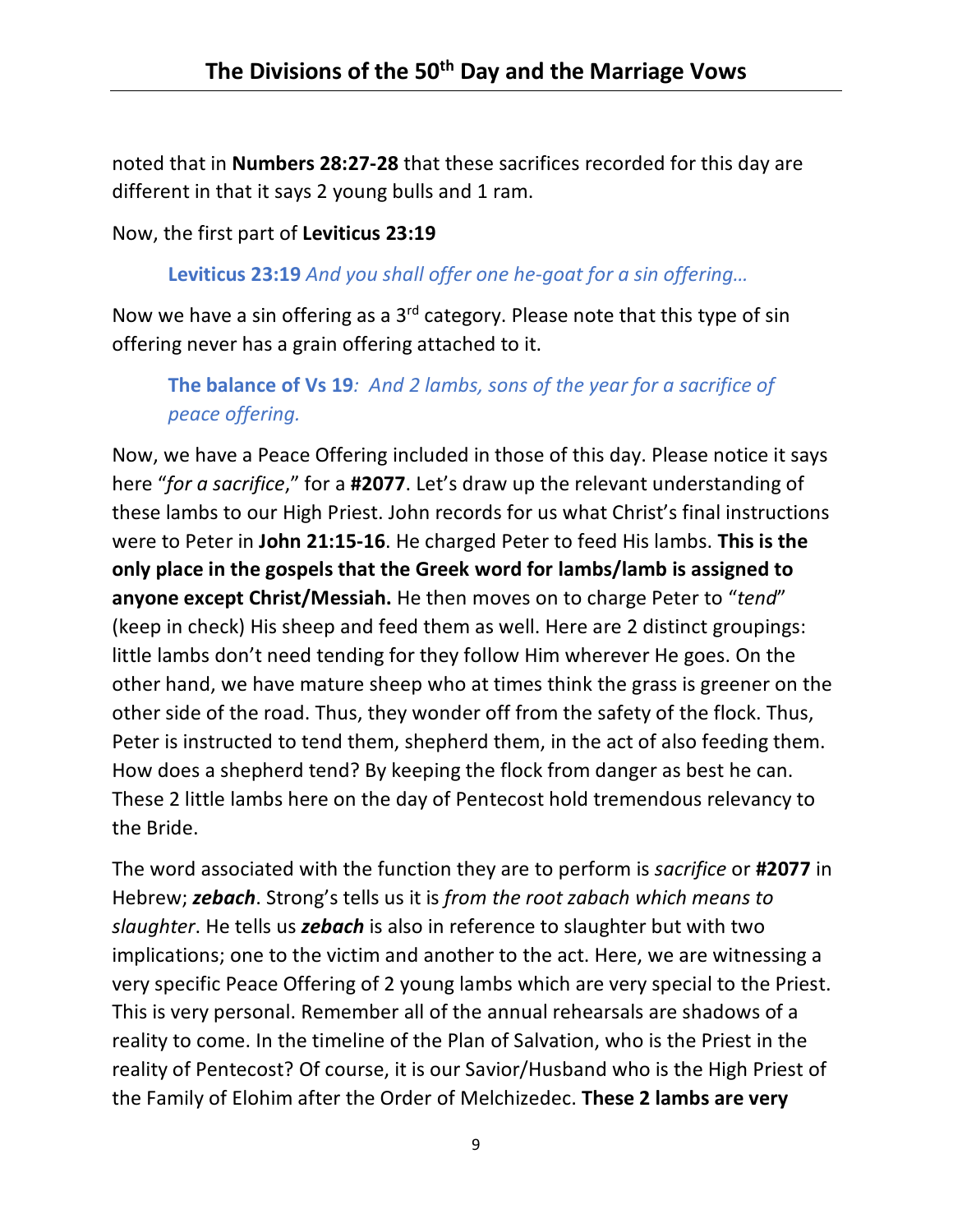**special to Him on this 50th day Jubilee of the Bride, those faithful participants from both Marriage Covenants who will be joined together at this time, who have followed Him wherever he had gone.**

**There are 3 types of Peace Offerings** as Leviticus 7 instructs us. Is it important to assign one of them to this sacrifice here? **All 3: thanksgiving, vow, and freewill/voluntary, are assigned this designation of sacrifice**. Did you know not all the offerings have that designation? We will look at these in more detail shortly, but look at the pattern of the Thanksgiving Peace Offering talked about in Leviticus:

**Leviticus 22:29-30** *And when you slaughter a sacrifice of Thanksgiving to Yehovah, of your own consent you shall slaughter it. It shall be eaten on that day with nothing left until morning: I am Yehovah.*

That rule does not apply to the Free-Will and Vow Peace Offerings so **with this being a 1-day festival it is very simple to see that these lambs were to be sacrificed in the evening of that day after sunset at the beginning of the Biblical day**. The other 2 types of Peace offerings could be left after the morning cut-off for this one, into the day period and even into the next day following it.

**Leviticus 23:20** *And the priest shall wave them besides the firstfruit bread wave offering before Yehovah. Besides the 2 lambs they are holy to Yehovah for the priest.*

Let's come to Biblical terms with all of this. For the purpose of this study we will not be addressing the burnt offerings or the sin offering, just the firstfruit wavesheaf offering of wheat, and the 2 lambs as a sacrifice of Peace Offerings. Can we find where both leavened bread and Peace offerings are contained in the offerings of the same day. **Yes, we can!**

**Leviticus 7:11-15** *This is the law of the Peace Offerings which he shall bring near to Yehovah. If he brings it for an* (extension of the hand in) *Thanksgiving, then he shall bring with the sacrifice of Thanksgiving unleavened cakes mixed with oil, and thin unleavened wafers anointed with oil or cakes of blended flour mixed with oil. Besides the*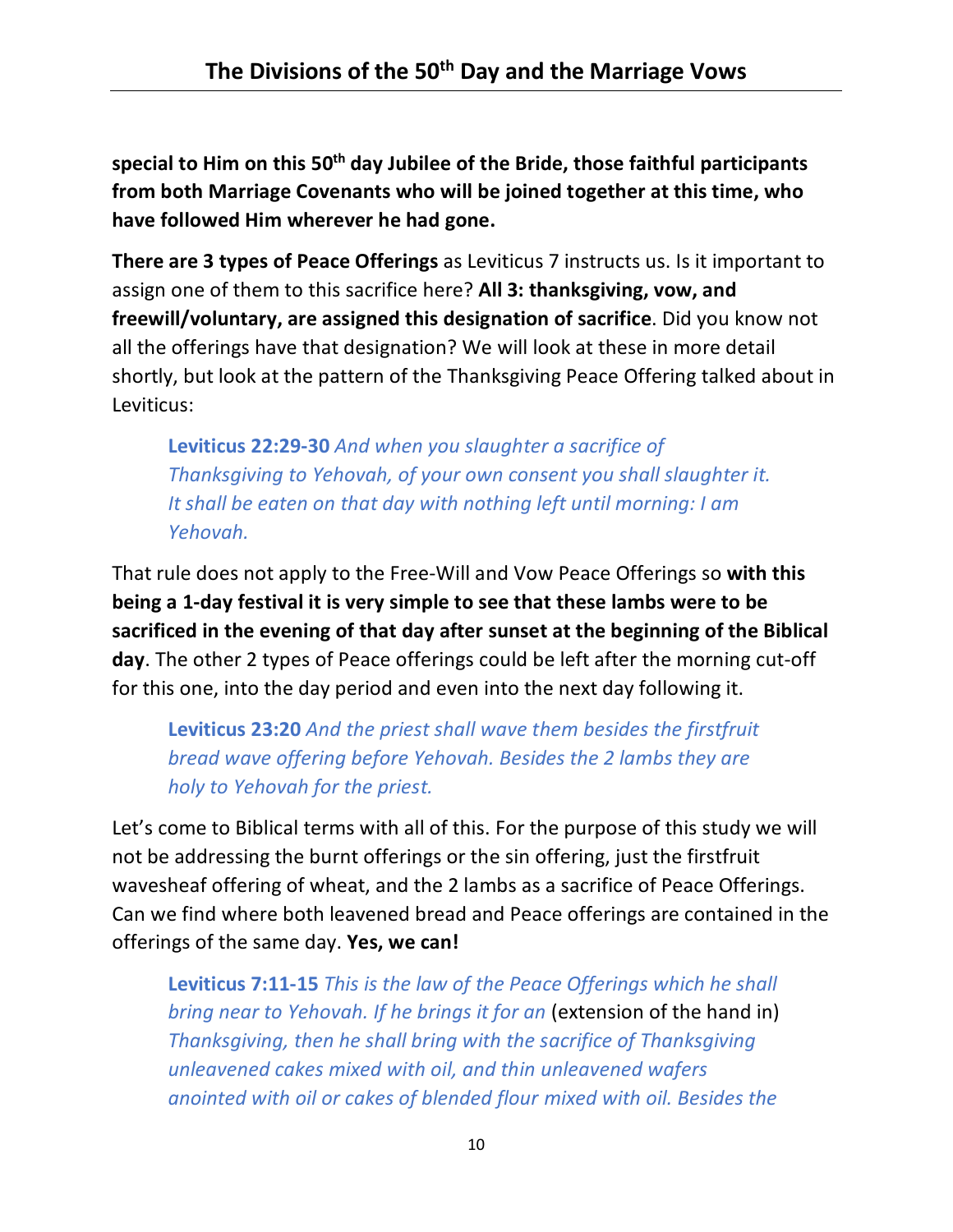(unleavened) *cakes, he shall bring leavened loaves with the sacrifice of the Thanksgiving Peace Offering. And he shall bring out of them one of every offering as a heave offering to Yehovah for the priest who is sprinkling the blood of the Peace Offerings, it is his. As to the flesh of the sacrifice of his Thanksgiving Peace Offering, it shall be eaten with none of it remaining until morning.*

The law of the Thanksgiving Peace Offering is simple enough to follow. Unleavened cakes and wafers are to be offered as part of the flesh offering. That is important for both cakes and wafers are assigned to it, unleavened cakes and wafers. **However, we also see leavened loaves of bread are also to be offered as a heave or wave offering as well, as part of the Thanksgiving Peace Offering.** The prophetic symbolism here is all about mercy and forgiveness and the covering of sin with the extension of the hand in confession and in fellowship. In that order. The primary purpose of the Thanksgiving Peace Offering is an outward expression of adoration and desire to be connected with Yehovah. There is a standard for that to happen. The Elohim have set the Plan in place to develop that very thing. **The first phase of it is to secure a repentant, humble, obedient Second Eve; before the Plan can continue on.** It is Their purpose in all of it, to establish an existence of Oneness with Their creation which is made in Their image and likeness. They have extended the hand to us with Father's calling. It is now our individual responsibility to do likewise from the heart. The flesh of the sacrifice has to be accompanied by two different components of unleavened cakes and thin wafers. This is representative of the sacrifice of our Savior making possible the fellowship of the Elohim with those willing to undergo the process of being unleavened. *This is symbolic of the Bride, unleavened cakes from one Covenant and unleavened wafers from another*. They are accepted as part of the sacrifice of the flesh. And as the specific law tells us here, none of it can be left until morning. Do you remember we read that earlier in **Leviticus 22:29-30**? That is a law of it. It is to be eaten on the same day it is sacrificed with none of it being left until morning. **Those are the same rules attached to the Passover sacrifice of our Lord and Savior.** Do you think that is coincidental? It's not. Many start the journey to qualify to be the Bride of Christ/Yehovah/The Word/Jesus, but not all will make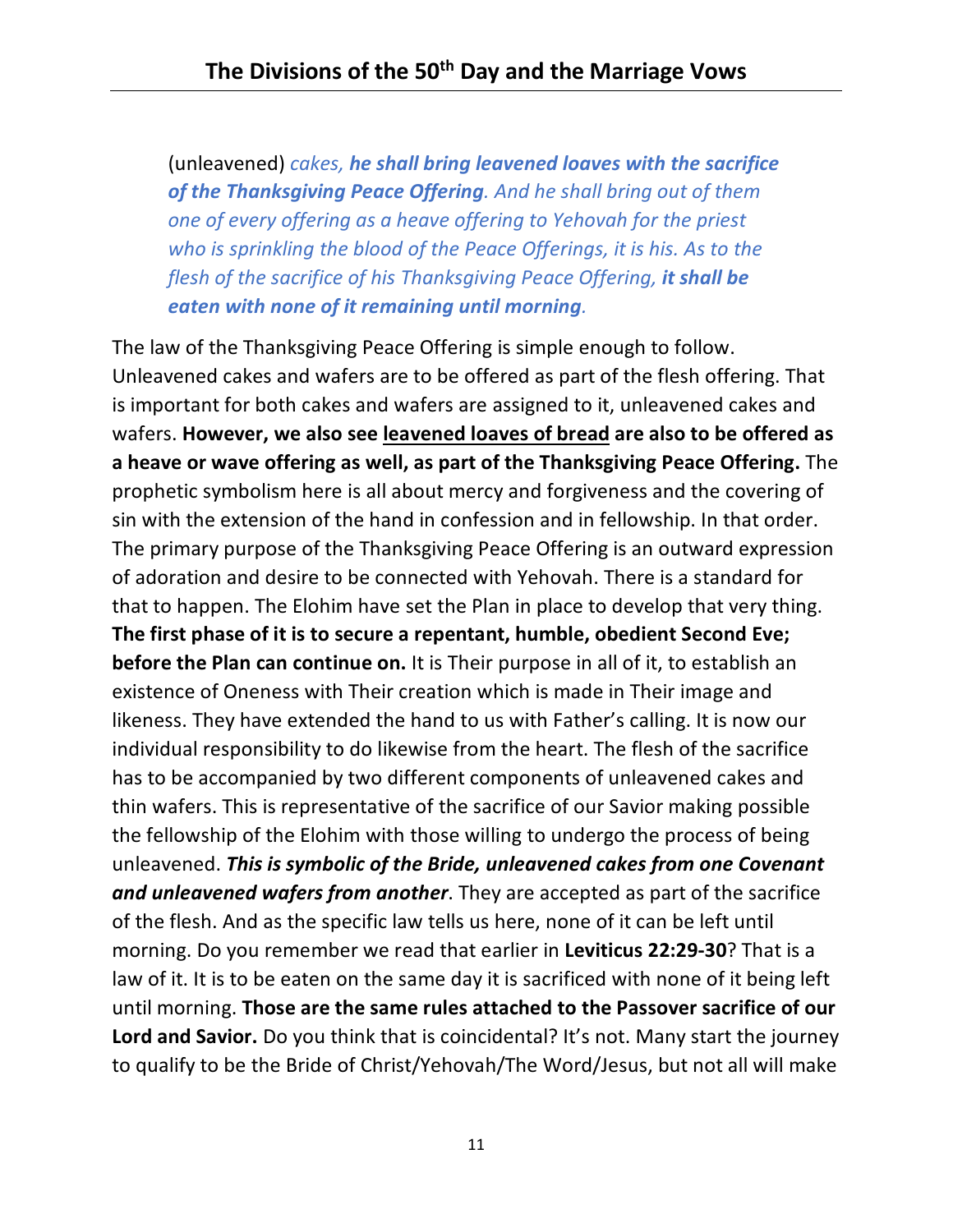it to completion. In fact, "The Many" will start it, with only "The Few" completing it, as Proverbs instructs us:

## **Proverbs 31:29** *Many daughters have done well, but you excel them all.*

Are we to believe after stating clearly that Yehovah is pleased with "The Many" by congratulating them on doing well that there is no place for them in the Oneness of the Elohim? Of course not! Not all who have been called **will do their part** in becoming completely leaven free, being without blemish, but do make an effort which falls short. **Thus, we see alongside, but not with this sacrifice, provision has been given for them. There is a place for them in that fellowship of the Elohim but not as the wife which was the goal when they started the journey.** This is why we see on the  $50<sup>th</sup>$  day at the Jubilee of the Bride, those who have qualified from both Marriage Covenants to be the wife, the Second Eve being united as one Tabernacle in Christ, the two groups of 5 tapestries united together with 50 gold clasps depicted by the 2 lambs of Thanksgiving Peace Offering. Each has its own leavened loaf of bread associated with it for they are representative of those who fell short of the threshold requirements even though they started the journey together under the same terms and conditions and with the same intended goal.

**Please do not lose sight of the regular, daily burnt offerings in this pattern**. They consist of 2 lambs being sacrificed each day regardless of any other required offerings and such based on the day being a Sabbath, New Moon, or annual festival day of rehearsal. **The 2 lambs also are representative of the Bride, one from each Covenant. One is sacrificed in the morning and the other in the evening**. Each have their accompanying unleavened grain offering and drink offering. Those are 2 everlasting components of the Better Covenant, the Bread of Life and the Blood of our Savior. You can read about these things in **Numbers 28:1-8**. These scriptures also remind us that this daily Burnt Offering was instituted at Mount Sinai. It reveals to us that the Elohim were ultimately confident in successfully completing the number for the Bride.

**On this 50th day we also see the 2 leavened loaves of bread being waved as well for they too are special to the Priest.** "The Many" are not forgotten on this day of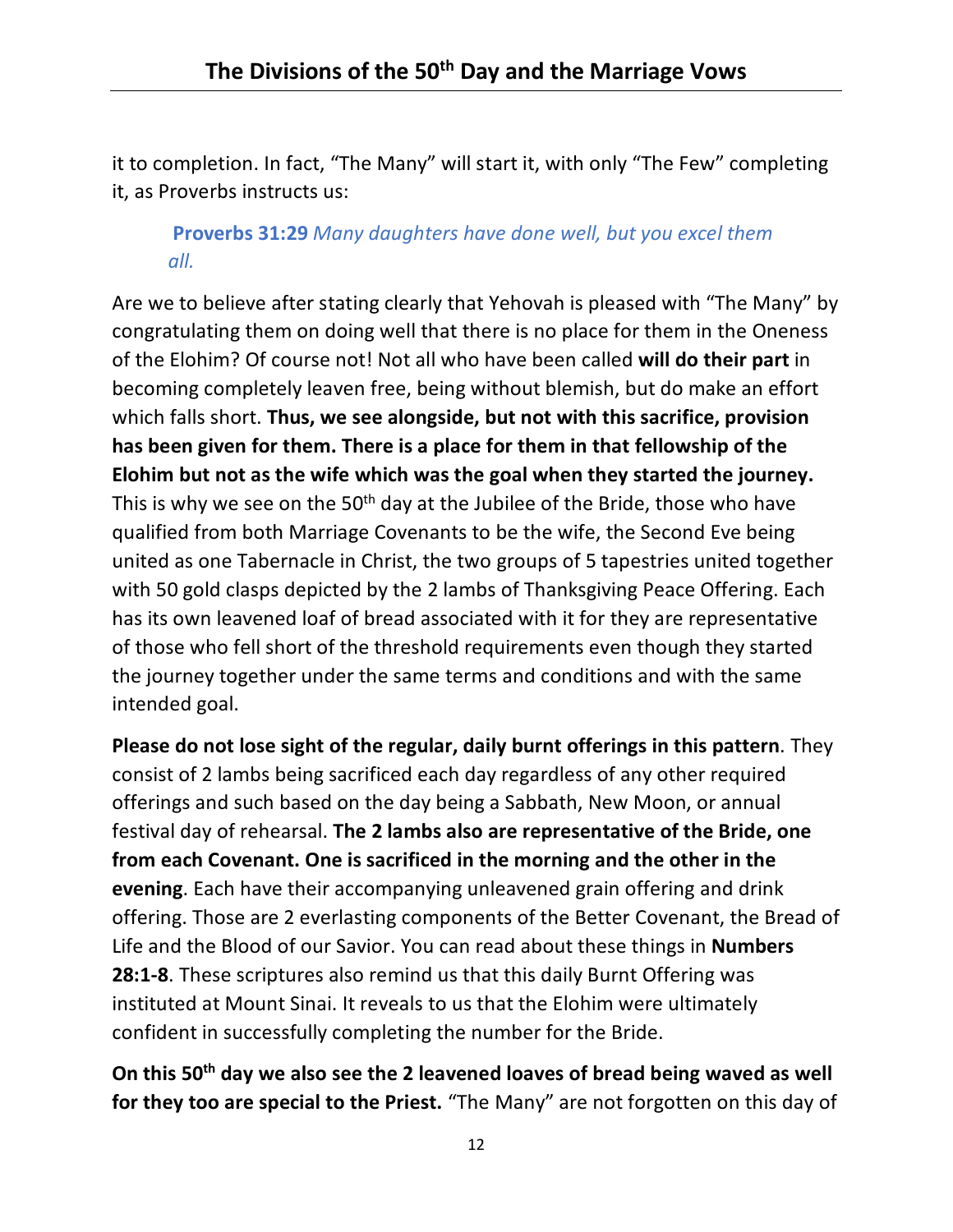joy. Their new journey is about to begin. They will be offered another qualifying period for entrance into the Household of Father Elohim. **They will have opportunity to become the first born of the union of the Second Adam and the Second Eve in the household of The Elohim, with Father as the Patriarch of it all**. This process is all spelled out clearly in scripture. Let's establish that so there is no doubt of the simplicity of this pattern.

In Jeremiah the 3<sup>rd</sup> chapter we receive an in-depth tutorial from Yehovah on this process. But first, let's listen to some key points He makes in Ephesians 5 about the acceptance of the Bride and His parts in it.

**Eph 5:25-28** *Husbands love your wives, just as Christ also loved the Church and gave Himself up on its behalf, that He might sanctify it and cleansing it by the washing of water in the Word* (the Bible is our daily cleaning instrument)*, that He might present it to Himself as the Glorious Church, not having spot or wrinkle, or any such things; but that it might be holy and without blemish.*

There are 3 big takeaways from this for us to use in establishing the pattern of the offerings of the 50<sup>th</sup> day.

- 1) **Our Savior/Husband dies on our behalf to sanctify us**. That's the flesh and the blood part of the Peace Offering. *We must be willing to do the same whether we actually do so or not*. IT IS OUR CHOICE, IT IS FREEWILL. That is the epitome of fellowship towards us from the Elohim and us to Them.
- 2) **He is going to present the church to Himself**. Thus, as the High Priest in that reality, He is doing so to Himself for the 2 lambs are special to Him. They are the representative qualified participants of the Bride from both Marriage Covenants.
- 3) **The lambs will be tamyim, without blemish of any kind, for He has seen to that in the relationship**. He completes what they can't do after they reach their individual threshold which the Elohim know is in each of us. Remember **Revelation 14**? There is no guile, false speaking in their mouths, and they are without blemish before the throne of Father and the Lamb who is the High Priest in that timeline of the Plan of Salvation as a result of that.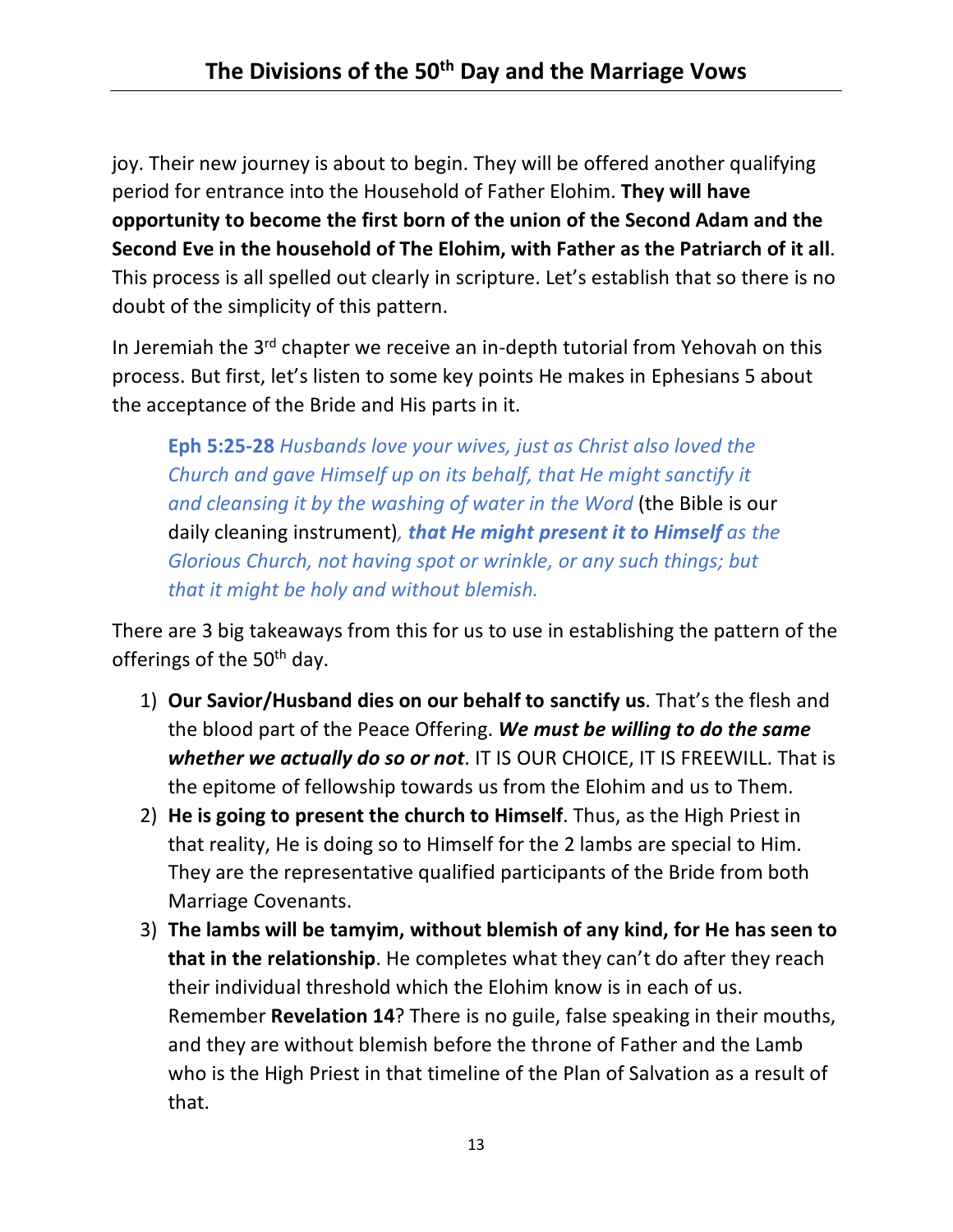But let's continue for a bit here in **Ephesians 5** to get even more information about this relationship according to the Biblical pattern started from the beginning of man's creation.

*Eph 5:28-32 So, husbands ought to love their own wives as their own bodies; he loving his wife loves himself. For no one ever hated his own flesh, but nourishes and cherishes it, just as the Lord the church. For we are members of His body; of His flesh and of His bones.* (Just as the first Eve was of the first Adam) *For this a man shall leave his father and mother and be joined to his wife, and the two shall be one flesh. This is a great mystery* (of hidden truth)*, but I speak concerning Christ and the Church.*

**This mystery of the hidden truth given to us by the Elohim is not for everybody to discern at this time.** That is a simple fact, so if you understand it and someone you know does not, do not fret over it or try to make them understand. Be thankful you do. Part of our calling is to plant seeds of Father's doctrines and to some extent, water them, but it is wholly up to Father and our Savior/Husband to give the growth. Please keep the frustration levels low key on such things for it is out of your hands. To be of His sin free, unleavened, holy body; the Church will have to be in that state to comprise the Second Eve. That is about as simple an understanding we can have in all of this. He is the Unleavened Bread from Heaven, as well as the Lamb without blemish in the symbols given to us in **Exodus 12 and 13** as to the Passover sacrifice and the subsequent intaking of Unleavened Bread for 7-days. So now let's go to **Jeremiah the 3rd chapter** to see how it works out for The Few and how The Many will be included into the family even though they fell short of qualifying for the function of the Bride. As well, please keep in mind, "The Many," do not by any stretch of the imagination comprise The All. That category is a much bigger category of mankind who have never been called to participate in the qualifying to be at the Marriage Supper. We are instructed through the scriptural Biblical patterns as to what will be in the content of our doctrines which we use to testify and witness to the truth. Remember about the 3 qualifying criteria of the Bride from Revelation?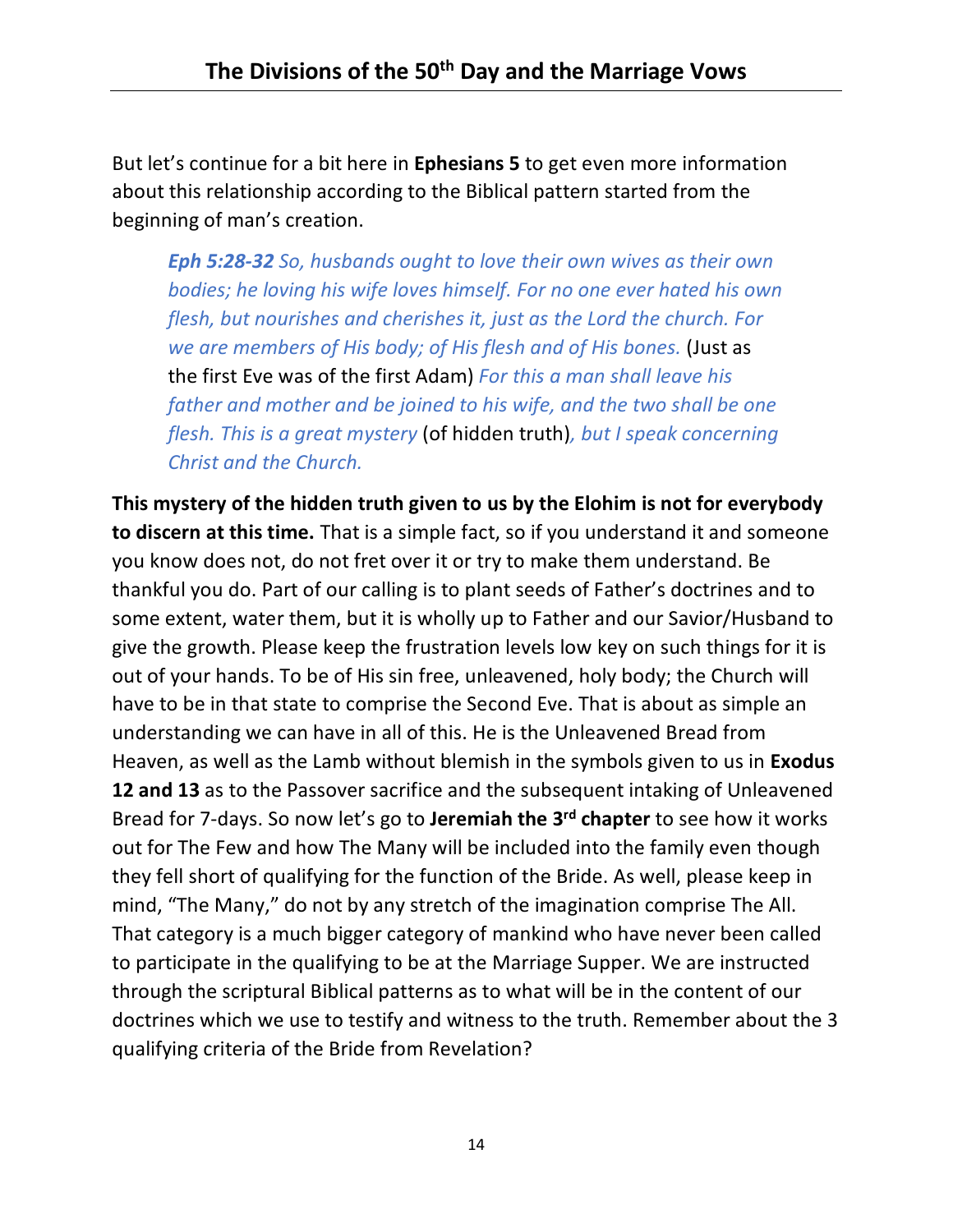**Revelation 12:11** *And they* (1) *overcame him* (the devil) *by the blood of the Lamb*, (2) *and by the word of their testimony/witness,* (3) *and they did not love their lives to the death.*

Yes, dear brethren, doctrine is important, thus we need to know how to give a defense for the hope which is in us. That is Christ in us, not just on the outside in a book. We are required as the Bride to be able to do that in pleasant situations and in unpleasant situations.

**1 Peter 3:13-17** *And who is the one who will harm you if you become imitators of good? But if you truly suffer for righteousness' sake, you are blessed. Do not be afraid of their threats, nor be troubled. But sanctify* (set apart) *the Lord God* (His knowledge) *in your hearts and always be ready to give a defense to everyone who asks you for a reason for the hope that is in you, with meekness and fear; having a good conscience that when they speak against you as evildoers, those falsely accusing your good behavior in Christ may be ashamed. For it is better if it is the will of God to suffer for doing good than for doing evil.*

"The Few," as well as a lot of "The Many," will be tested in what is in their hearts to see if they truly have the truth of the Elohim in them, and then, if they have the strength of resolve and character to live up to it in their testimony of it. Onto Jeremiah the  $3^{rd}$  chapter and starting with verses 6-11 to get a clear picture of what was taking place in the Marriage relationship between Native Israel and Yehovah/The Word/Jesus.

**Jeremiah 3:6-11** *And Yehovah said to me in the days of Josiah the king, have you seen what the apostate Israel has done? She has gone up on every high hill and under every green tree and has fornicated there* (The Elohim equate worshipping another to fornication)*. And after she has done all these, will she return to Me? But; she did not return! And her treacherous sister Judah saw. And I saw, for when all the causes for which apostate Israel committed adultery, I sent her away and gave a writ of divorce to her. Yet, her treacherous sister Judah did not fear, but she went and whored, her also. And it*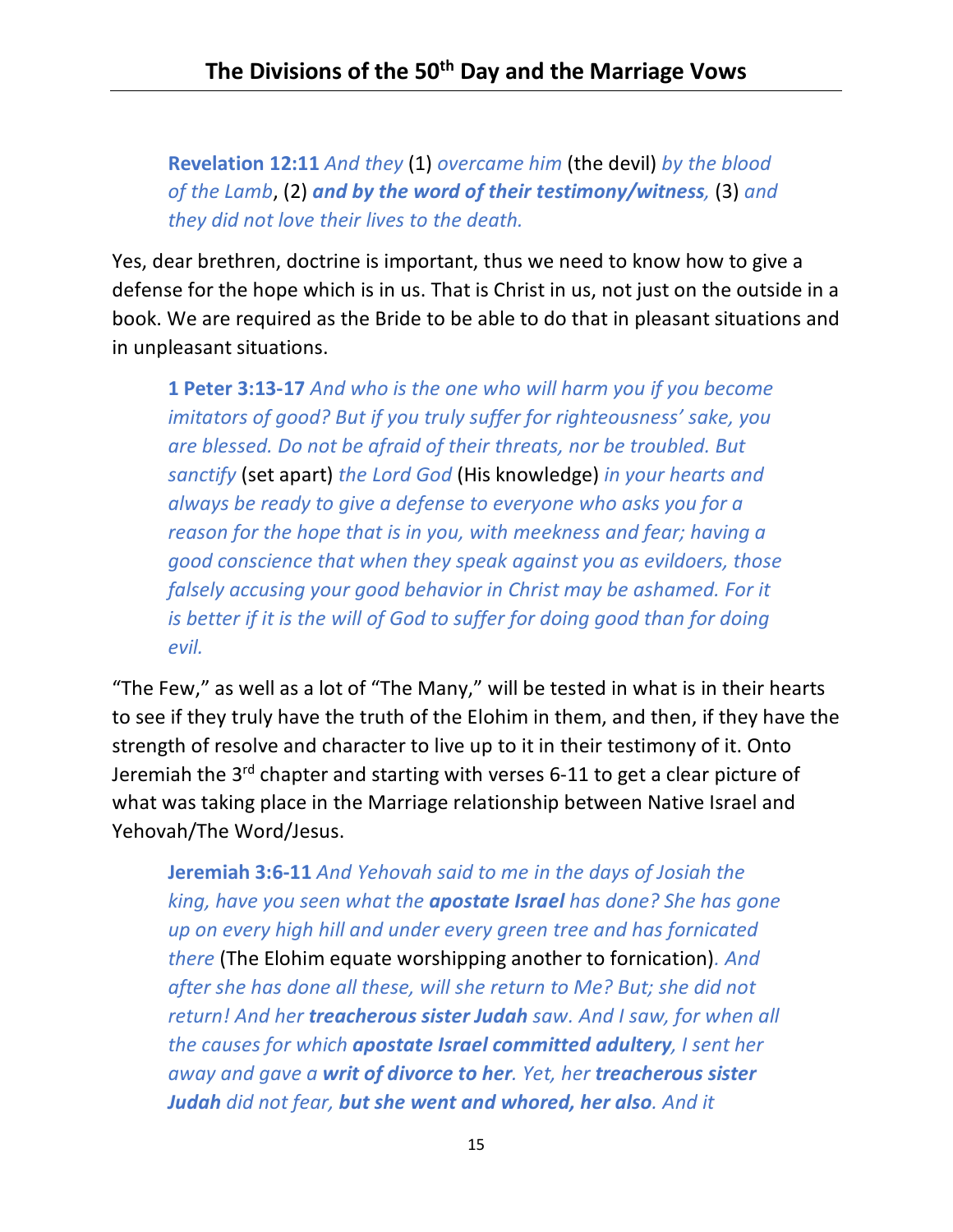*happened, from the folly of her whoredom she defiled the Land and fornicated with stones and with trees. And yet for all of this Judah has not turned to Me with her whole heart but with pretense, says Yehovah. And Yehovah said to me, the apostate Israel has justified herself more than treacherous Judah.*

This is a painfully clear and instructive narrative of what Yehovah thought about their Marriage relationship once backsliding Israel and treacherous Judah showed their intentions to be whores. They had sworn to keep their marriage vows with Him, but in short order they **almost all, but not all** fell away into activities of fornication with other gods. As blatant as Israel was in her whoring (the 10 northern tribes), Judah (the tribes of Judah and Benjamin and some of Levi) were even worst. Why? Because she pretended fidelity of faithfulness to her Husband, all the while whoring around. That is why He calls her treacherous. She was that then, and she is the same now. In spite of these very clear scriptures there are deluded teachers instructing that Yehovah was never married to Native Israel. He just instructed us the reader that He, Yehovah/The Word/Jesus gave her a writ or document of divorce. That does not happen unless there was a marriage between them.

**Isaiah 54:5** *For your Maker is your Husband, Yehovah of Hosts is His name; and your Redeemer is the Holy One of Israel; He is called the Elohim of the whole earth.*

**Jeremiah 31:32** *Not according to the Covenant that I made with their fathers in the day I took them by the hand to bring them out of the land of Egypt, My Covenant which they broke, though I was a Husband to them, says Yehovah.*

For a teacher of the Bible to claim there was no marriage between Yehovah and Native Israel is once again Biblical insanity. Back to **Jeremiah 3:12-15** to see how the pattern would develop from there on out. We will now read the course correction the Elohim inserted into this phase of the Plan.

**Jer 3:12-15** *Go and cry these words towards the north, and say, return O backsliding Israel, says Yehovah. I will not cause My face to*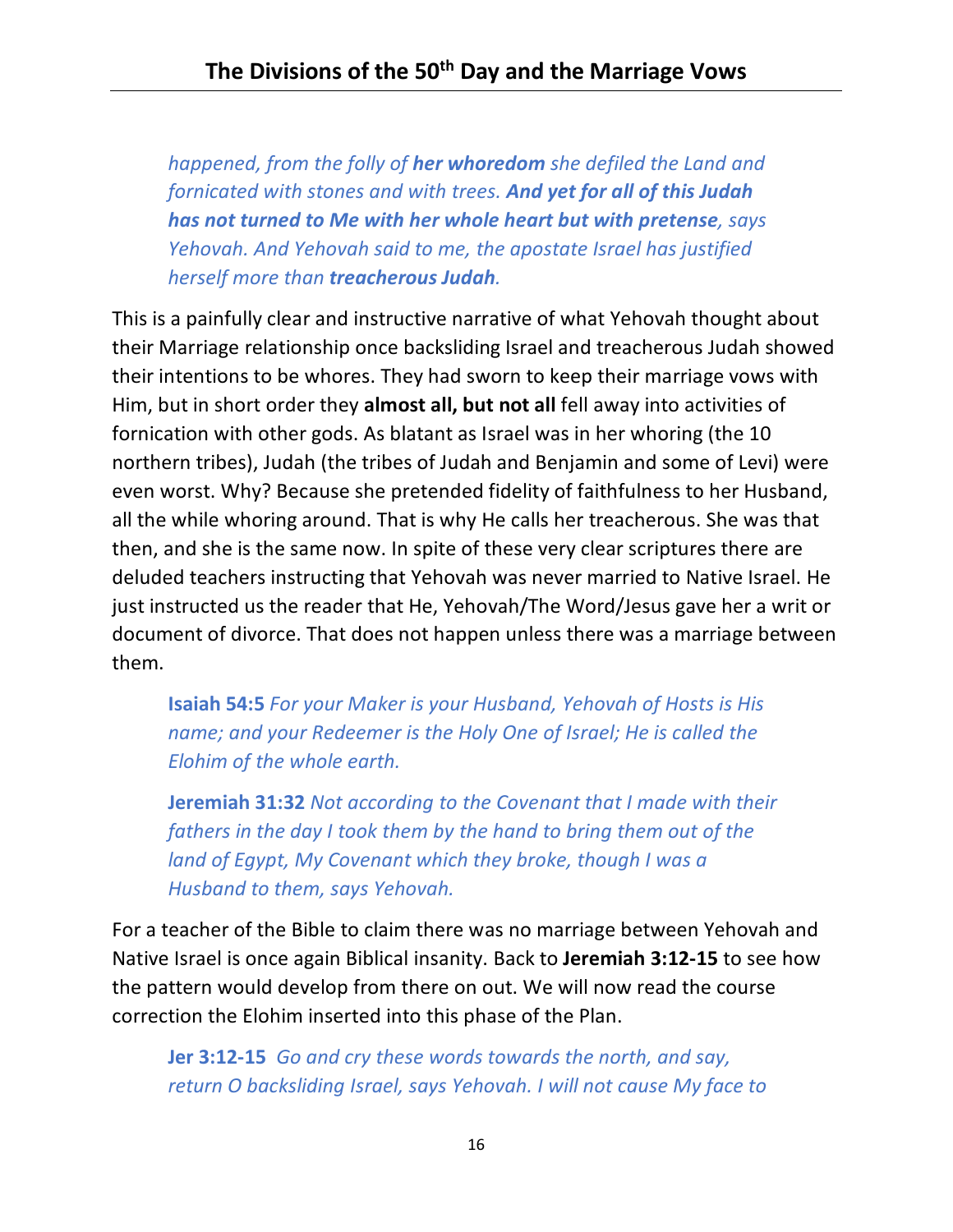*fall on you; for I am merciful, says Yehovah. I will not keep anger forever. Only acknowledge your iniquity* (repent)*, that you have rebelled against Yehovah your Elohim and scattered your ways to the strangers under every green tree. And you have not obeyed My voice says Yehovah. Return O apostate sons, declares Yehovah; for I am Lord over you.* (They did not respond) *I will take you, one from a city, and two from a family, and I will bring you to Zion. And I will give you shepherds according to my heart, who will feed you with knowledge and understanding.* (To make it clearer for us)

Here we have Yehovah once again listing the reasons why Native Israel had run her course in backsliding and rebellion to their vows. **However, His bride will be completed in spite of Native Israel's conduct, it just will not be completed through the original participants but through those who will be called under the terms and conditions of the Second Marriage Covenant**. It will become the neighbors time to qualify to finish the incomplete number required for the Bride in the Household of the Elohim. No longer will a whole nation be called to the Marriage Supper, but individuals from the entirety of the Gentile nations and they will comprise the rest of Spiritual Israel, the Bride of Christ. **But our Savior Husband will not forget those who were once married to Him and rebelled against their vows**. He has a place for them in the family structure of the household if they are willing to repent and willing to lay down their lives as an outward confession of their inward resolve and commitment. So, what about those who did well but did not excel, where do they actually fit in?

**Jeremiah 3:18-20** *In those days the house of Judah shall walk with the house of Israel, and they shall come out of the north together, to the Land that I have given as an inheritance to your fathers.* (The wedding is long over at this point in the timeline for this is addressing what takes place after His return with His wife at His side on the Feast of Trumpets) *But I said, how would I put you among the sons, and give you a pleasant land a beautiful inheritance among the multitudes of nations? And I said, you shall call Me, my Father, and you shall not turn away from Me. Surely as a wife treacherously*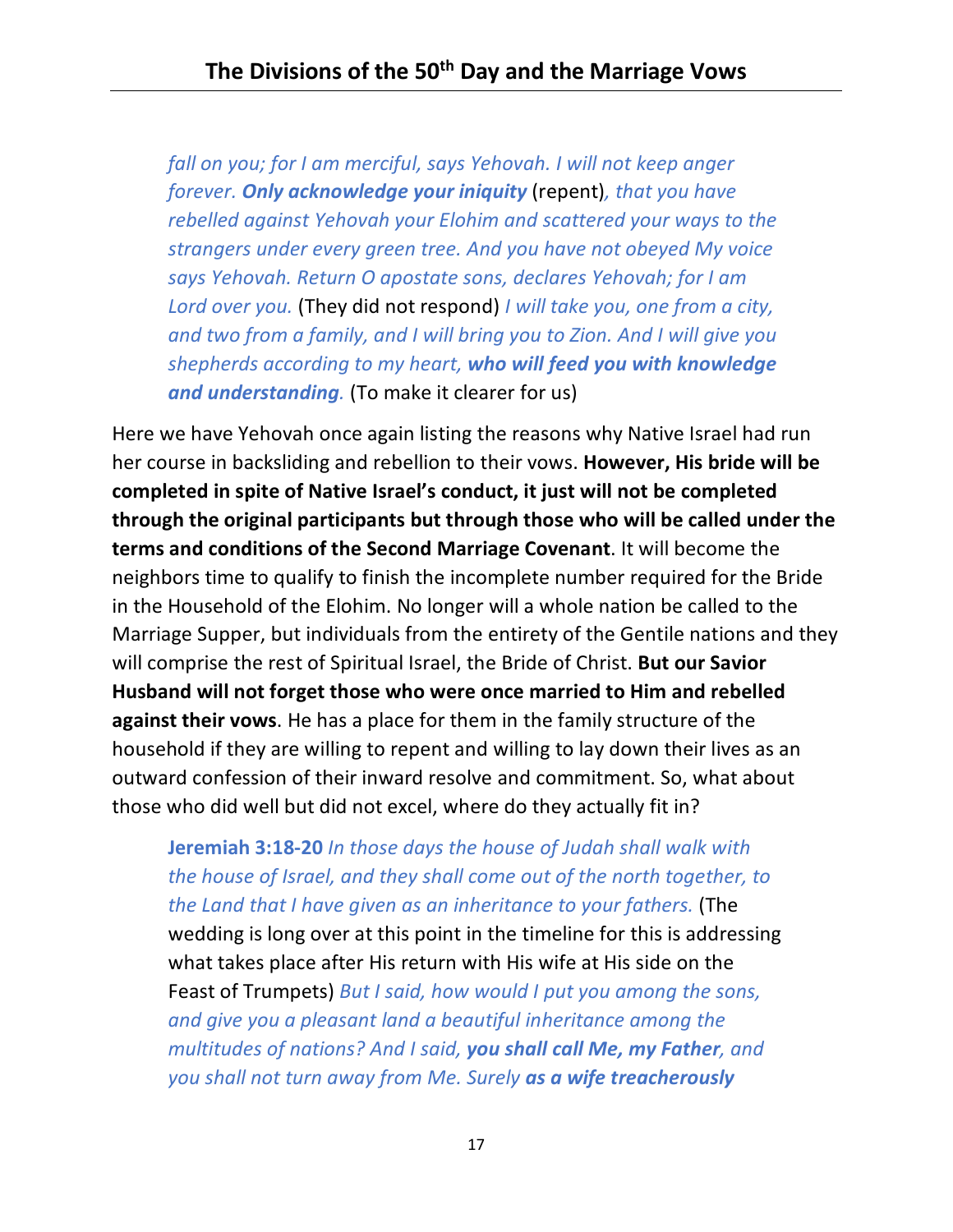## *departs from her companion, so you have dealt treacherously with Me O house of Israel, declares Yehovah.*

No longer will those who were married to Yehovah, and broke the marriage vows repeatedly be married to Him. **However, in His mercy He will make it possible for them to enter the Family as children of the Second Adam and the Second Eve** after the command in Genesis to be fruitful and multiply. That was just the shadow of a possible reality to come. This is where the prophecy of Isaiah 9:6 comes into play.

## *Isaiah 9:6 For unto us a Child is born, unto us a Son given; and the sovereignty will be upon His shoulder; and His name is called Wonderful, Counselor, Mighty El, Everlasting Father, Prince of Peace.*

Either we believe that, or we don't. No middle ground to try and put one foot on either side of these simple facts here. This is talking about the Being the world knows as Jesus. **There is coming a time when the Second Adam will become a father in the Household of the Elohim, with the Being we know as Father being the Patriarch of that Household.** The family will grow after the pattern set in creation and the commands given in such. That typifies exactly what took place between Abraham, Isaac, and Rebekah. The Patriarch Abraham sought out a bride from his own seed to marry his son and be fruitful in producing offspring in the family. **Isaac became a father in his father's household**. There are some who think this pattern is all nonsense in its simplicity. They even try to tell us the Being we know as Yehovah/The Word/Jesus is actually the Being we know as Father. If that were true that would put the Marriage Covenants at odds with each other and, in fact in contempt of each other. We are clearly instructed about Christ marrying the Church throughout the Second Covenant Scriptures. We just read scriptures from Ephesians the  $5<sup>th</sup>$  chapter earlier as to that fact. There are many more as well.

Just think, if Christ and Father had the same wife, They would be breaking Their own commandments and laws governing such vile behavior. That is why the Corinthians were commanded by Paul to throw out the man who had his father's wife. Those laws were known to Paul and he followed through on them.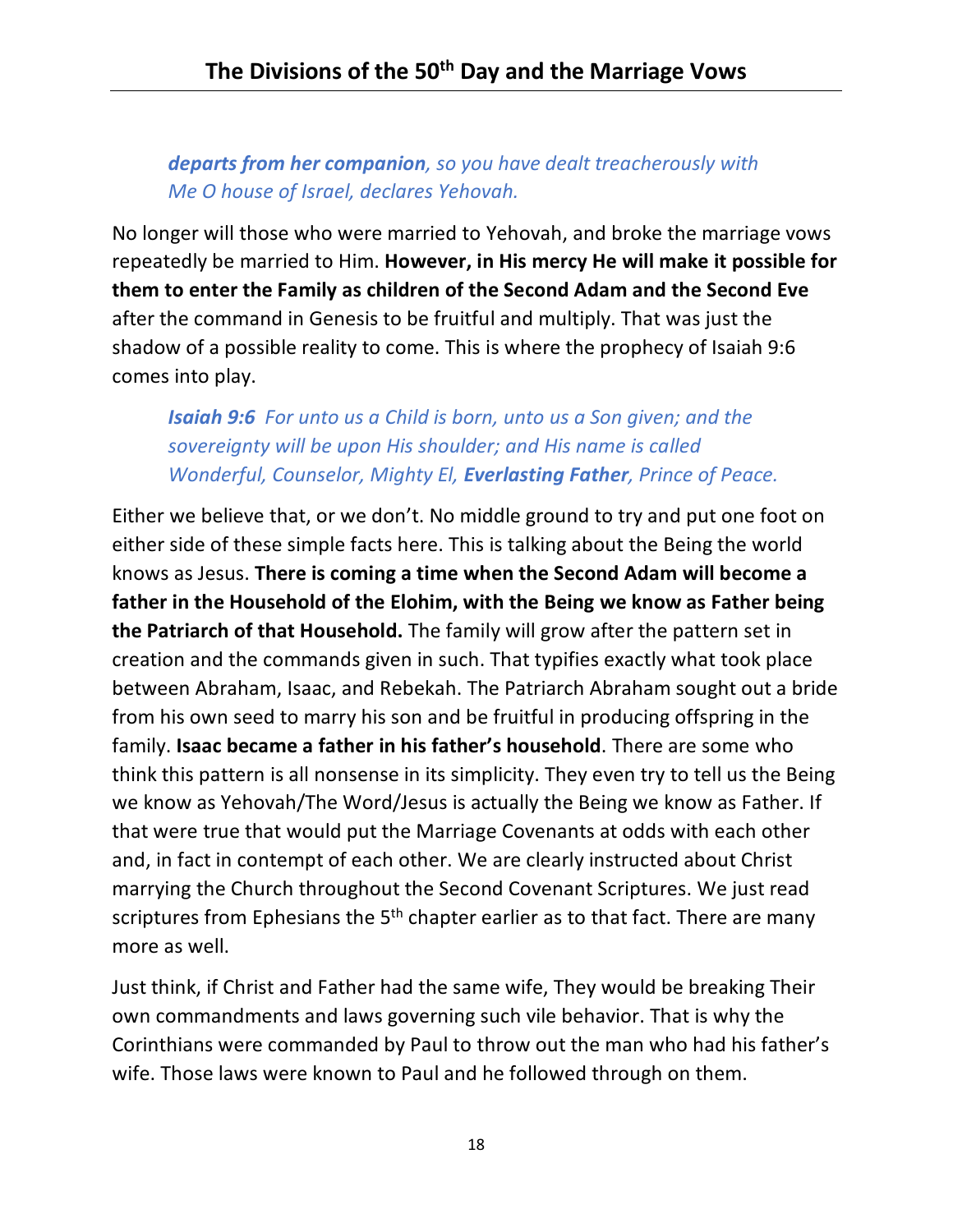*Deuteronomy 22:30 A man shall not take his father's wife, nor uncover his father's nakedness.*

*Deuteronomy 27:20 Cursed is the one who lays with his father's wife, because he has uncovered his father's bed. And all the people shall say, Amen!*

**Leviticus 20:11** *The man who lays with his father's wife has uncovered his father's nakedness; both of them shall surely be put to death. Their blood shall be upon them.*

Paul confirms for us who was actually married to Native Israel in addressing his fellow countrymen who were in Rome.

**Romans 7:1-4** *Do you not know brethren, that the law has dominion over a man as long as he lives. For the woman who has a husband is bound by that law to her husband as long as he lives. But if the husband dies, she is released from that law of her husband. So then, if while her husband lives, and she marries another man, she will be called an adulteress; but if her husband dies, she is set free from that law, so that she is no adulteress, though she has married another man. Therefore, my brethren, you also have become dead to that law*  (of your former Husband) *through the body of Christ, that you may be married to another, to Him who was raised from the dead, that we should bear fruit to God.*

This verse takes little or no explanation for what it is clearly telling us. Paul obviously understood the Being of the First Covenant Marriage called Yehovah was married to Native Israel to which Judah is a part. He also clearly knew that Being was also Jesus Christ. **Israel was divorced as we read earlier but Judah was not.** He is telling his fellow countrymen here in Rome, either members of the tribe of Benjamin or Judah, that because Yehovah emptied Himself of all His glory leaving it with the Father, that **they were released from the law of Yehovah when He, Christ died. Now they were able to marry again to the resurrected Being we know as Jesus/The Word/Yehovah; our Messiah and Savior/Husband**. The pattern of all of this doctrine of Father's is contained throughout the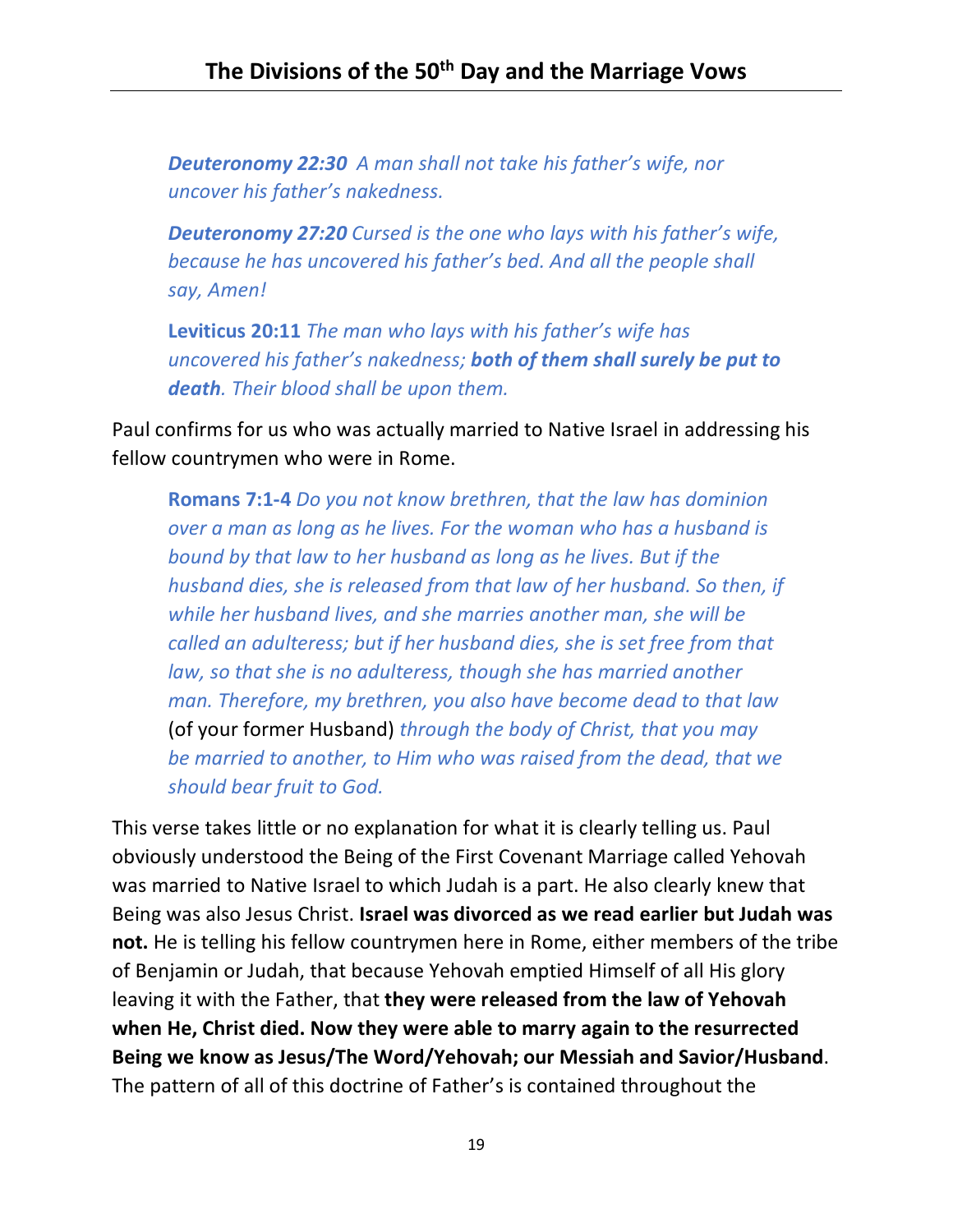scriptures: here a little, there a little, line upon line, and precept upon precept. Unfortunately for "The All," and the majority of "The Many," they do not understand the mystery of the hidden truth of the Elohim as to Yehovah talking about Himself in the  $3^{rd}$  person with Native Israel often in prophesy which He started doing at the waters at Marah on the last day of the Feast of Unleavened Bread. It was at that time, the completion of the 7-days of UB, which is representative of the timeline allotted to Native Israel to qualify for the function of the Bride, that the Elohim knew they would certainly have to utilize one of Their contingency plans to complete Their goal of having a Bride in the Household consisting of the minimum required amount of 144,000. Those not granted to go beyond the milk of the word get tongue tied mentally when trying to figure out who was who, in spite of all the very clear scriptures identifying all the parties. Satan trains their focus on such things, for they like disputes, arguments, and wrangling's over things they do not understand. **As truthful students of scripture, we are always to use the very clear scriptures to define those not considered to be clear. It certainly isn't the other way around, using the obscure to define the clear.** That is the way of the devil and his "angels of light."

Moving on from here, it's time to look at exactly what Native Israel agreed to do as conditions and terms of their Marriage Covenant. During this part of the chapter we will also be emphasizing what is incorporated into the Second Marriage Covenant terms and conditions and what is not. Many of the terms and conditions were tied to the Land as part of the national blessings promised to a faithful wife. We will also be looking at some of the character traits necessary for the candidates to be the Bride under the SMC timeline.

# **The Marriage Vows**

**Exodus chapters 20-23** contain all of the First Marriage Covenant vows that Native Israel agreed to with Yehovah. Keep in mind some came through the mediator Moses and some directly from the mouth of Yehovah/The Word/Jesus. Each participant had their parts to keep in it. Some of the vows are tied directly to the Land and some are not, and some are mixed in both. Some are physical and some are not. But all of them were confirmed by both parties in a binding Marriage Covenant. Yehovah as the Husband and Native Israel filling the role of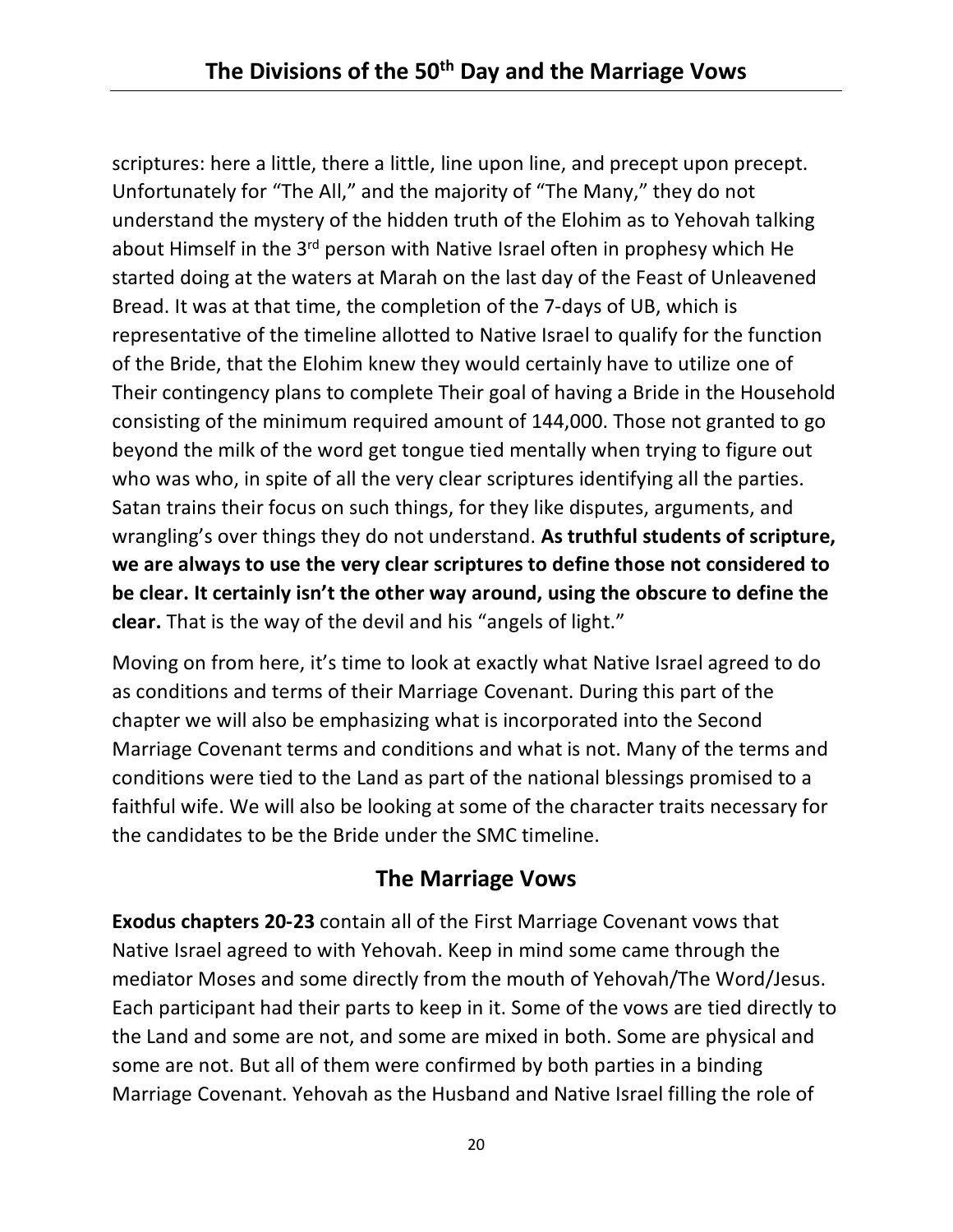the Bride. It is important to distinguish between which ones are "eternal" in nature and which ones are "physical" in nature as well as their relevant applications. The physical ones are completely tied to their occupancy in the Promised Land under the protection and blessings of Yehovah as their Husband. **The eternal ones are of the heart and are the essence of the Elohim and Their relationship with one another in Their household. They are the foundation of Father's doctrine of Oneness.** 

We have clearly demonstrated previously that Yehovah was married to Native Israel by His own words and narratives about the relationship. The only place and time recorded in scripture when and where that could have happened is at Mount Sinai on Pentecost. That is when He himself declared them to His Bride. To be sure that Native Israel actually entered into this Marriage Covenant, let's read it as recorded in Exodus.

*Exodus 24:3-8 And Moses came and told all the words of Yehovah to the people* (no secret information left out)*, and all the judgments. And all the people answered with one voice and said, we will do all the words which Yehovah has spoken. And Moses wrote all the words of Yehovah.* (Not committed to memory to be verbally passed down) *And he rose early in the morning and built an altar below the mountain, as well as 12 memorial pillars for the 12 tribes of Israel. And he sent young men of the sons of Israel. And they offered up burnt offerings as well as sacrifices of young bulls as Peace Offerings to Yehovah. And Moses took half of the blood and put it in basins. And he sprinkled half of the blood on the altar. And he took the Book of the Covenant and read it in the ears of the people. And they said, we will do all that Yehovah has spoken and we will hear. And Moses took some of the blood and sprinkled it on the people and said behold, the Blood of the Covenant which Yehovah has entered into with you concerning these words.*

Yes, it was entered into through the sealing with blood after their complete agreement to all of the terms and conditions stated and written down, both the ones they had heard from the mouth of Yehovah themselves and the ones Moses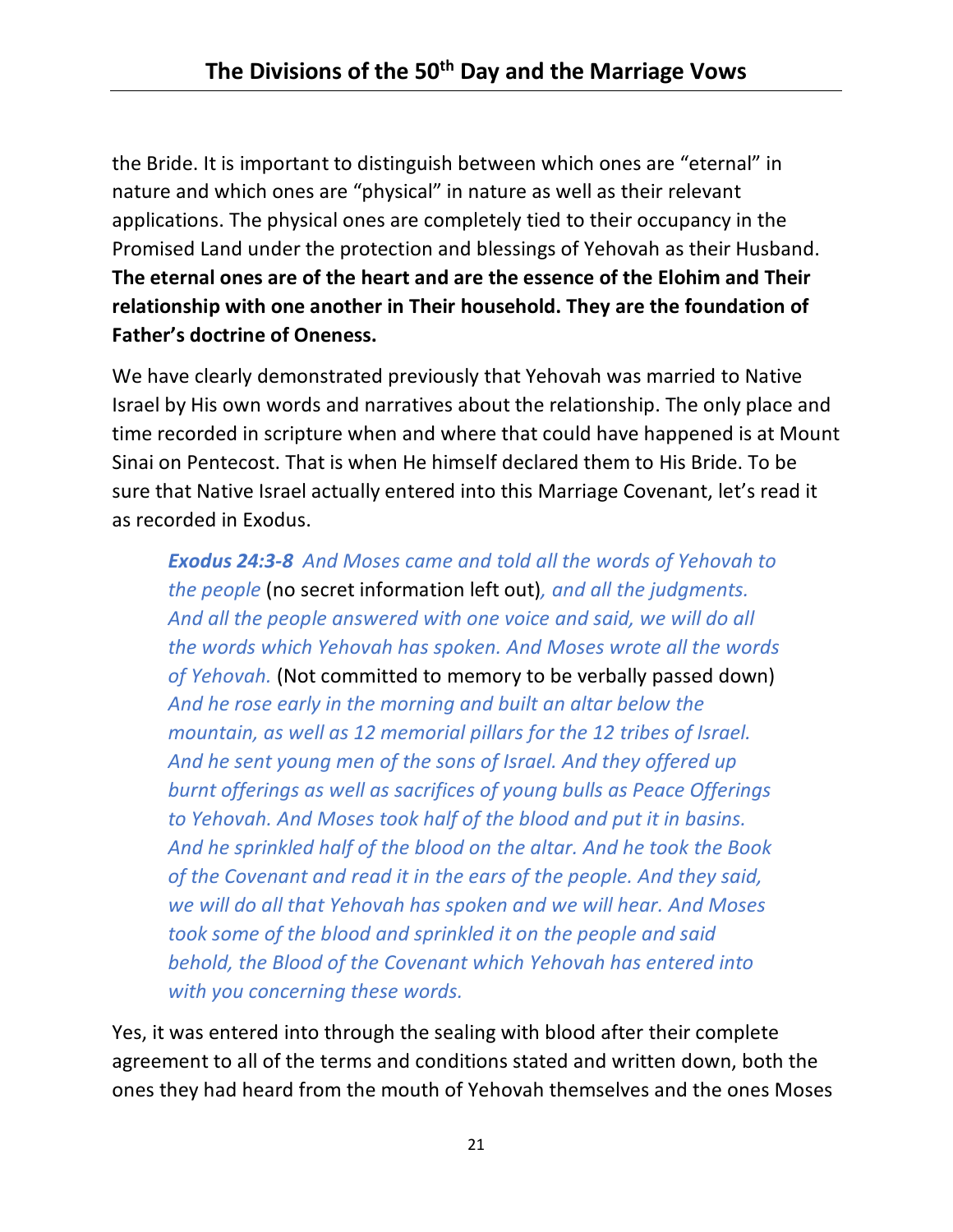mediated on their behalf. It is important to know how these were all handed down and how all became aware of the details. The eternal ones were heard by all, through the voice of Yehovah on the  $50<sup>th</sup>$  day. They are the eternal ones which are the rules of the Household of the Elohim, to which Father is the Patriarch. No doubt we have read them often in their full-length original version in both **Exodus 20:1-17** and **Deuteronomy 5:6-21**. They are often paraphrased but when we are looking to understand them, we should read these two sections of scripture just listed. They were given in that detail for a reason. Look at what took place after Native Israel heard these given by the voice of Yehovah in the smoke and darkness surrounding Mount Sinai.

*Deuteronomy 5:22-31 Yehovah spoke these words to all your assembly on the Mountain, out of the midst of the fire of the cloud, and out of the thick darkness with a great voice. And He added no more; and He wrote them on 2 tablets of stone and gave them to me.* (These are the Vows expected to be obeyed in both Marriage Covenants) *And it happened when you heard the voice out of the midst of the darkness while the mountain burned with fire that you came to me; all the rulers of your tribes and your elders. And you said behold, Yehovah YOUR Elohim has revealed His glory and His greatness to us* (really which one of the other many times are you forgetting?)*, and we have heard His voice out of the midst of the fire.* (John 5:37; no one has heard or seen the Father) *We have seen today that Elohim speaks with man and he lives. Now then why should we die, for this great fire will consume us if we hear the voice of Yehovah YOUR Elohim any more, for then we shall die. For who of all flesh has heard the voice of the Living Elohim speaking out of the midst of the fire as we and has lived?* (you have!) *You go near and hear all that Yehovah our Elohim may say and you shall speak to all of us what Yehovah our Elohim may speak to you.* (Thus, Moses became the mediator of the physical terms and conditions of the FMC)*. And we will hear it and do it. And Yehovah heard the voice of your words when you spoke to me. And Yehovah said to me, I have heard the voice of the words of the people which they have spoken to you; they*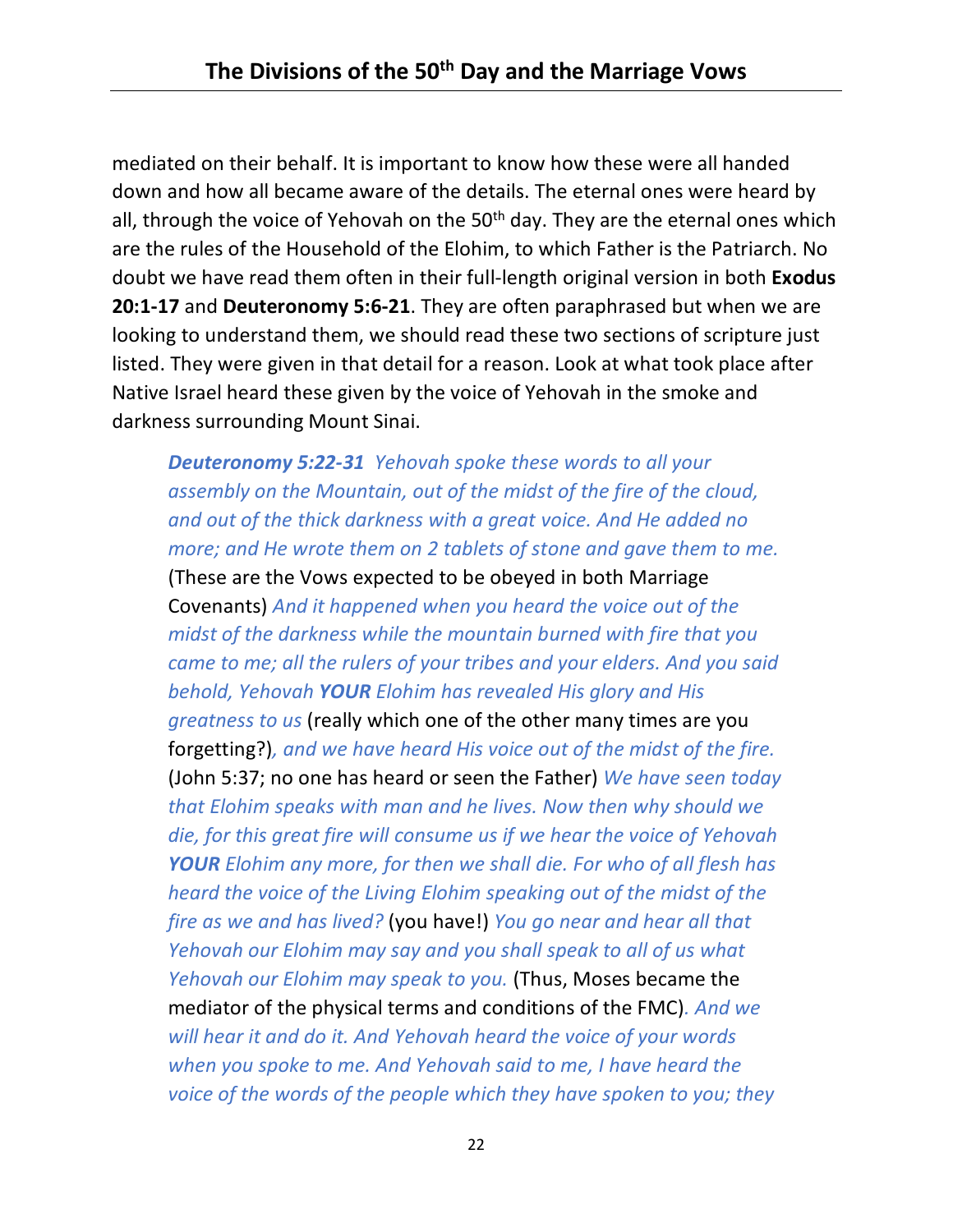*have said well, all that they have spoken. Oh, that this heart of theirs would be like this always, to fear Me and to keep all My commandments that it might be well with them and with their sons forever.* (Because of His part in the promises attached to the Marriage Covenant) *Go say to them, return to your tents. But for you, you stand here by Me and I will speak to you all the commandments and all the statutes and ordinances which you shall teach them that they may do them in the Land which I am giving to them, to possess it.*

This is all quite telling, is it not? **Native Israel heard all of the 10 commandments with their own ears from Yehovah.** They are without excuse. To ensure that they would not misunderstand or misrepresent any of them, Yehovah wrote them on 2 tablets of stone. **No more was added to them, to the actual Marriage Vows!** They were very personal. The leaders of the people pretty much begged Moses to go and listen to anything else that Yehovah would have them to follow and they would agree to all of them as well. As we can see here, Yehovah then gave them commandments, statutes, and ordinances pertinent to the Land they were being given through the mediator Moses. They are tied and bound to them receiving physical blessings for themselves and their children to come in the Promised Land. We will address some of that shortly but first the actual Eternal Marriage vows. They are the Marriage Handbook for the terms and conditions of what is expected from the Bride in the Household of the Elohim. Outgoing concern for others before yourself. This is a difficult lesson for most to grasp. It actually takes lots of commitment and practice to establish it in our hearts. The essence of it is Godly love. John instructs us in **1 John** and elsewhere about it.

### *1 John 4:8 He who does not love does not know God, for God is love.*

That is not some feely touchy state, but a deeply rooted concern for all. It does not expect anything in return from the one receiving it; however, it is very welcomed and a desired goal.

*2 John: 6 This is love, that we walk according to His commandments. This is the commandment that as you have heard from the beginning, you should walk in.*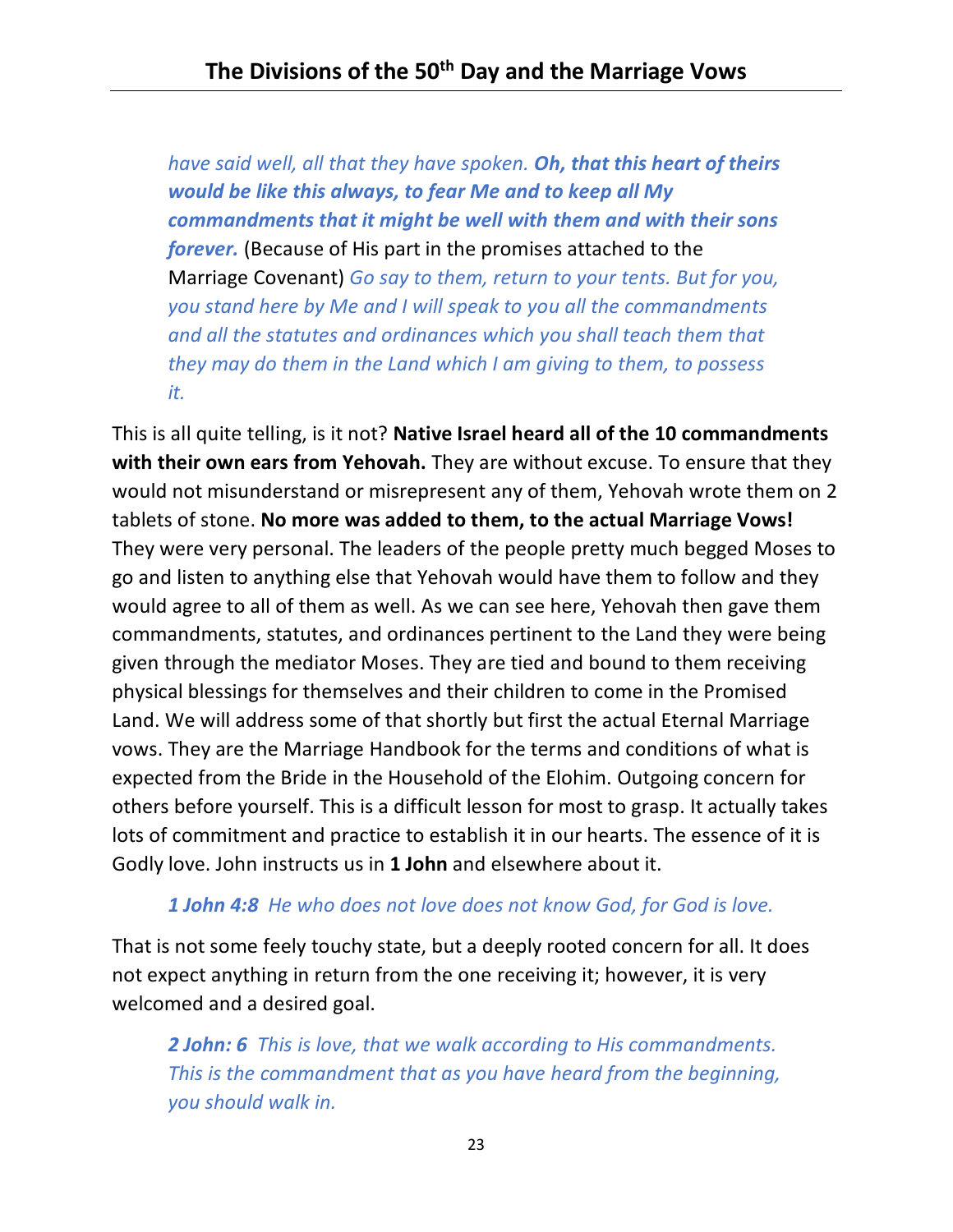*1 John 2:3 Now by this we know that we know Him, if we keep His commandments.*

*1 John 5:2-3 By this we know that we love the children of God and keep His commandments. For this is the love of God, that we keep His commandments and that His commandments are not burdensome.*

Paul confirms the absolute accuracy of John in Romans after paraphrasing some of the 10 Commandments.

*Romans 13:10 Love does no harm to a neighbor; therefore, love is the fulfilling of the law.*

The 10 commandments are The Law and rules of functioning in the Household of the Elohim and are not tied to the occupancy of the Land, or for that matter, any land. They are the threshold of entrance through the door to that household. They are kept in our hearts and are confirmed by our works of the flesh. You can say you have works of righteousness but if the commandments are not outwardly reflected in your actions then you are not keeping the intent of them which the Elohim insist upon. **The Bride candidates who will function in all of her many responsibilities as a mother and wife in the Household of Father will have to be functioning in them before she is allowed and trusted to do so on a spiritual level.** The furtherance of the Plan of Salvation rests upon her being capable of doing so with the rest of the members of the family which will be placed in her care as the Plan moves forward.

## **The Entry Level Exam**

**Matthew 19:16-30** holds a lot of instruction for us who are called at this time. It speaks to us about the minimum requirement to enter the Kingdom which as a result will extend Eternal Life to us. But it also instructs us about going beyond that entry level grade. Much is expected of the Bride in the Plan, very much is expected of her in this qualifying time frame of the SMC.

*Matthew 19:16 And behold, coming near one said to Him, good teacher, what thing shall I do that I may have eternal life?*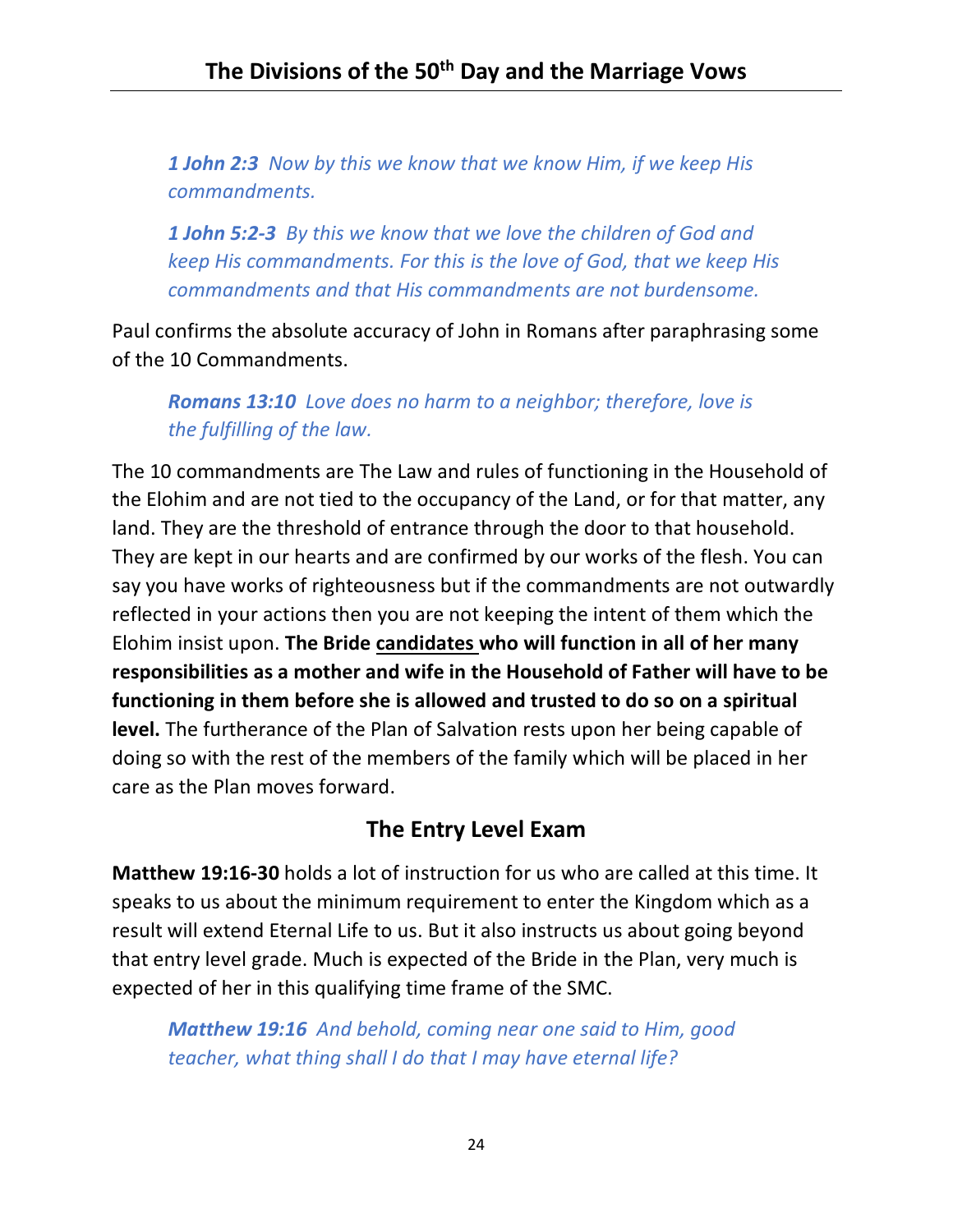Please pay attention to this question and the answer. It is all about our entry exam to the Kingdom and what is required above and beyond that to obtain the function of the Bride in the Household of the Elohim.

## *Matthew 19:17 And He said to him, why do you call Me good?*

(Christ was reprimanding him for attempting to use flattery like he was taught to do with his teachers of Judaism. The simple fact is, Christ divested Himself of all His glory and it was with the Father, in His bosom, so He was not a God Being at the time, just flesh and blood with the spirit of Father assisting Him.) *No one is good except One,* (Father) *God/Elohim. But if you desire to enter into life, keep the Commandments.*

Yes, that is right, Commandments plural, all 10 of them. Christ here is instructing a young Pharisee in the way He should go. Why? **Because the Pharisees instructed their disciples that their traditions superseded the Commandments of God** as we have read often in **Mark 7:1-14** and elsewhere. The young Pharisee is a little confused because of the term "commandments" which Christ used, and asks which one?

## *Matthew 19:18-19 He said to Him, which? You shall not commit*

*murder* (Why did Christ speak this one first? Because this was probably the man we know as Saul but that is not important for salvation. It is important to recognize here that Christ was completely aware of the fact that the Jews of Judaism [not the Jews of Judah] were going to murder Him so He mentions that one first)*; do not commit adultery* (now why did He mentioned this one as well in this order? Because He was still married to the Nation of Judah and she was a treacherous whore)*; do not steal; do not bear false witness; honor your father and your mother; and, you shall love your neighbor as yourself. The young man said to Him, all these things I have kept from my youth. What do I lack?*

Clear vision for a starter. This cocky young Pharisee tried to tell our Creator he had not sinned in any of these Commandments. He failed the test miserably and now was about to get the bad news based on his understanding of things.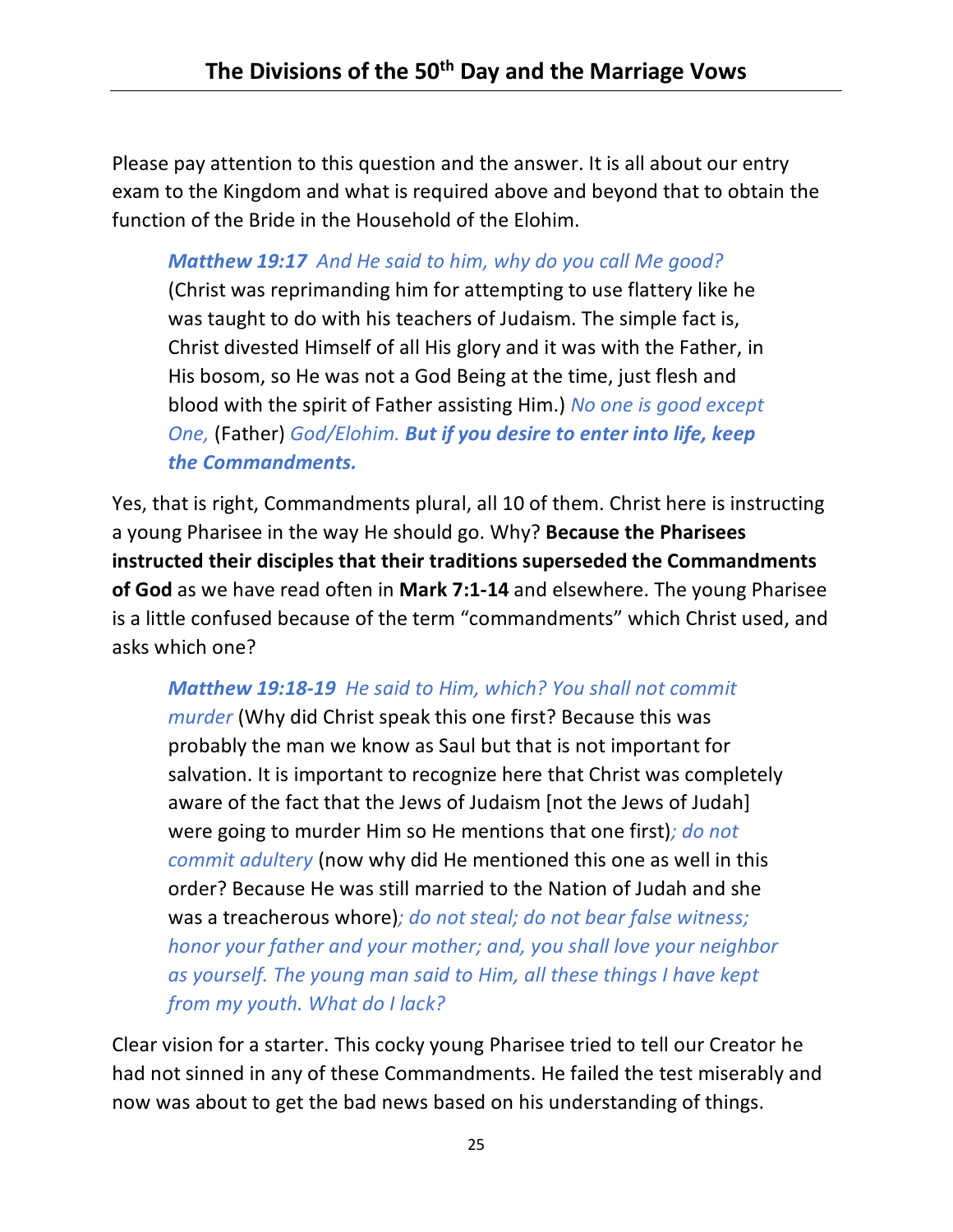*Matthew 19:21 Jesus said to him, if you desire to be perfect go and sell your property and give to the poor and you will have treasure in Heaven; and come follow Me.*

Christ put it into very simple terms: let Me see your works of righteousness of outgoing concern for others you who thinks his \*\*\*\* don't stink. This really hit home for the young man. His property made him someone in society. To give that up is totally contrary to all he knew and wished for as a Pharisee. All of that is meaningless to our Savior/Husband and Father at this time. Here we have our Savior instructing us as well as the young Pharisee that there is a **minimum requirement** to step over the threshold to eternal life and the Kingdom. Yes, it is a requirement! **IT IS EXPECTED OF US**. It is not a suggestion or something that will be watered down or compromised. He then instructs him if you want to go onto **PERFECTION** a lot more will be expected of you. **We need to be willing to give up everything we have in this life**, including life itself, to be considered to be included in the function of the Bride. That does not mean we will, but we must have the mindset and commitment to do so. That is way above receiving eternal life and entrance to the Kingdom. It is about being the Second Eve and the vehicle that will be One with the Second Adam to have children in the Family. We are to lay aside all else as secondary to our calling, and enter into a very intimate relationship with Christ. He did that for us, He became our Passover Sacrifice and Wavesheaf Offering. He put everything on the line for the poor of the flock. **He expects nothing less than that from us in the relationship**. That is what it will take to attain perfection. That is a very big test in faithfulness and resolve. The young Pharisee could not cross that threshold at that time.

## *Matthew 19:22 But hearing these words, being grieved, the young man went away; for he had many possessions.*

During this exchange the disciples of Jesus were intently listening as we will see. And they and we receive a lot more of Christ's solid instruction as to our part in the calling and the choosing.

*Matthew 19:23-30 And Jesus said to His disciples* (scripture here is differentiating between His disciples and those of the Pharisees who were also hanging around)*, truly I say to you, that a rich man will*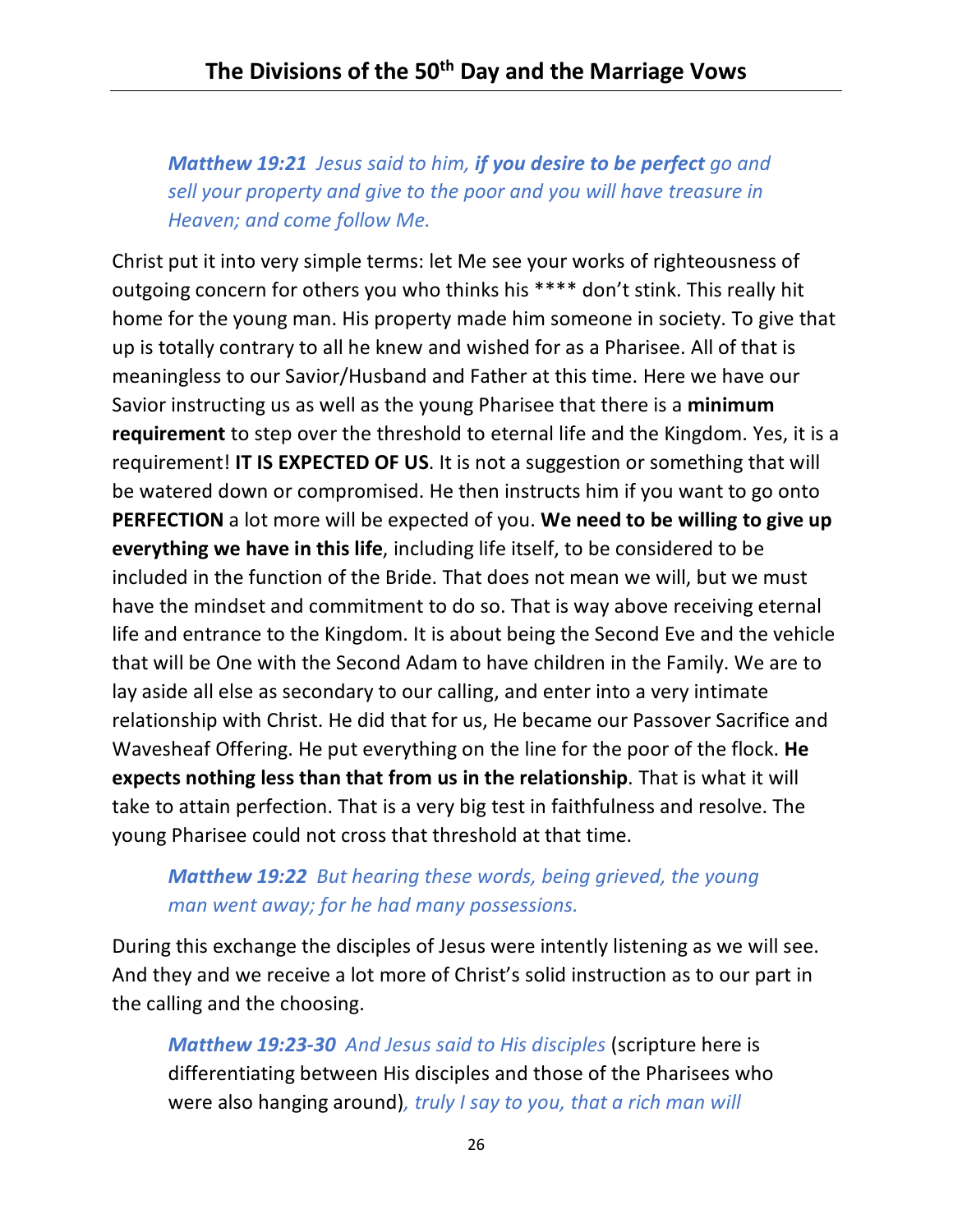*with great difficulty enter into the Kingdom of heaven. And again, I say to you, it is easier for a camel to pass through the Needle's Eye than for a rich man to enter the Kingdom of God/Elohim. And His disciples were exceedingly astonished when they heard this, saying, who then can be saved? But looking at them, Jesus said to them, with man this is impossible, but with God all things are possible. Then answering Peter said to Him, behold we have left all things and followed you.* (Peter picked up very quickly on part 2 of the lesson) *What then shall be to us? And Jesus said to them, truly I say to you, you who followed Me: in the new spiritual birth, when the Son of Man sits on the throne of His Glory, you also will sit on 12 thrones judging the 12 tribes of Israel. And everyone who laid aside houses, or brothers, or sisters, or father, or mother, or wife, or children, or lands, for My name's sake shall receive a hundredfold and shall, inherit everlasting life. But many first ones* (Native Israel will be) *last and last ones* (Gentiles) *first.*

This is way too much for "The All" and "The Many" to deal with. To their erroneous sense of righteousness there are too many visible works involved to show the intent of the heart. They have fallen for the seductive doctrine of "just give Me your heart, nothing else is required for I have done away with all the laws and commandments." That has and will become a problem for "The Few" as scripture instructs us. Our works will be used both: to identify us and used to persecute us here at the end of the age. Remember the 3 criteria of **Revelation 12:11**?

*Revelation 12:11 And they overcame him* (the devil and his minions) *by the blood of the Lamb, and by the word of their testimony/witness, and they did not love their lives to the death.*

It's all coming folks. Let's look at the long version of the 10 Commandments to see why. Even a superficial run through of the long version gives us a tremendous amount of information and instruction that "The All" do not understand. The vast majority of little "c" Christianity could not recite them. Actually, not even half of them. Let's see the simplicity stored in many of them as to the Plan of Salvation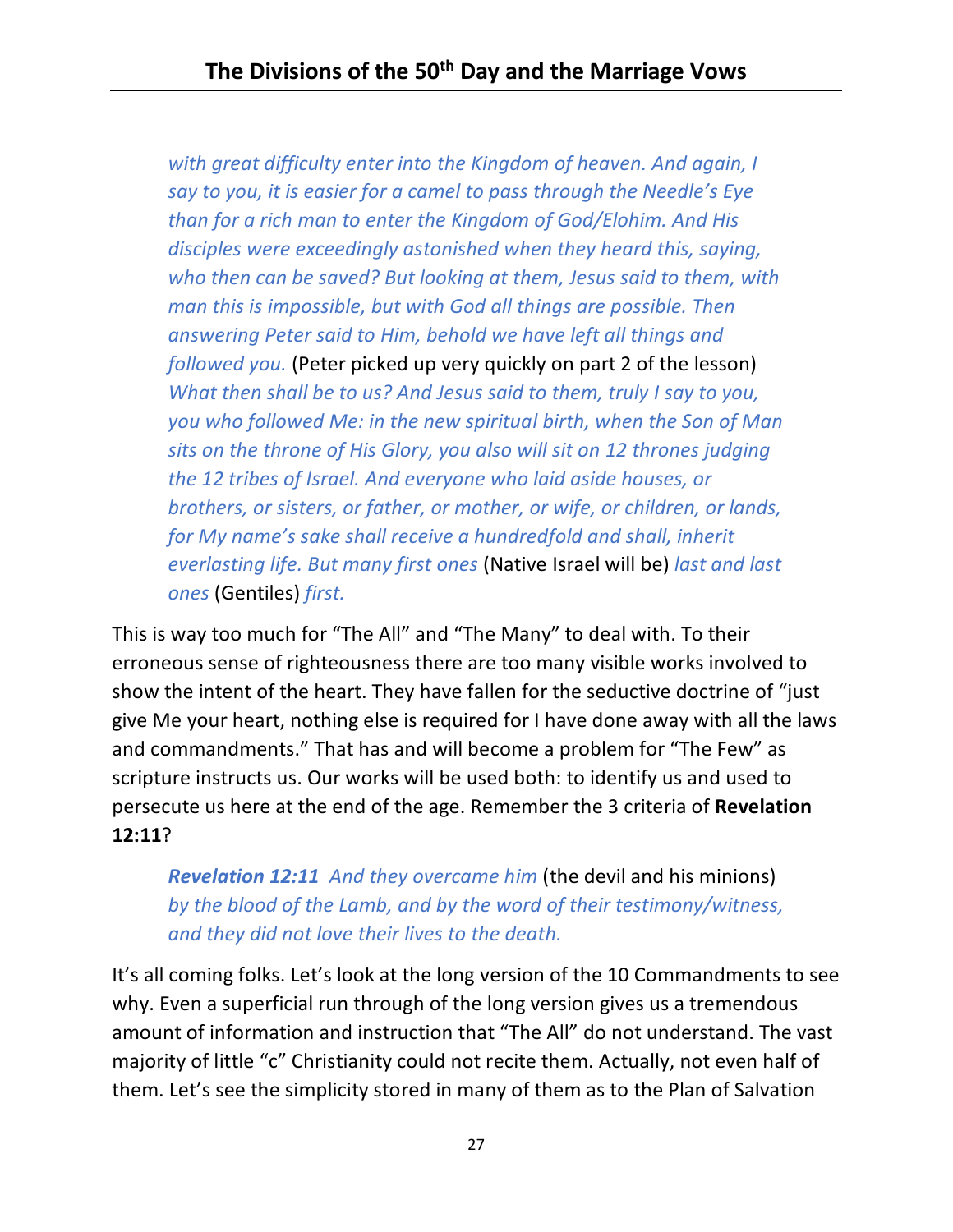and why they are the rules set in place for entrance into the Household of the Elohim, and for the Kingdom. Keep in mind, they are the minimum requirement, they are not perfection of our works as a result of them being written in our hearts which is necessary at this time for qualifying to be the Bride. **Exodus 20:1- 17** contains the long version of them.

#### **The First Commandment:**

### *Exodus 20:3 You shall not have any other gods* (elohim) *besides Me.*

The Being we know as Yehovah/The Word/Jesus makes it clear that if He has made the effort to choose you, you should make the effort to show you have also chosen Him. Native Israel was only aware of one of the Elohim as Christ so often instructs us in scripture and as we have demonstrated throughout the chapters of this study of the Plan of Salvation. As we studied in an earlier chapter, Satan wanted to be the El of the Elohim. Nothing has changed on that.

#### **The Second Commandment:**

*Exodus 20:4-5 You shall not make any carved image for yourself of any likeness which is in the heavens above, or which is in the earth beneath, or which is in the waters under the earth and you shall not bow to them, and you shall not serve them…*

This can't be any simpler or clearer to understand! Satan has convinced mankind from early on to worship the creation in many different ways. He is a created being who wanted to be worshipped because of his beauty which he had no part in creating. It all started with man making replicas of animals, fish, trees and much more for the express purpose of worshipping them, declaring them to be their deity. This was all quite pleasing to the devil for he could use such ignorance to his advantage. Thus, we have Yehovah stating that there will be no tolerating any form of worship of anything in creation. Today at the end of the age Satan has refined false worship into a fine-tuned art. Mankind has ventured into every possible format to break this simple command. Why? Because they do not have the spirit to assist them in understanding what these commands are and to who they are given. They are the Household Rules which are to be kept and there is no admittance to the Household of Father or the Kingdom without doing so. The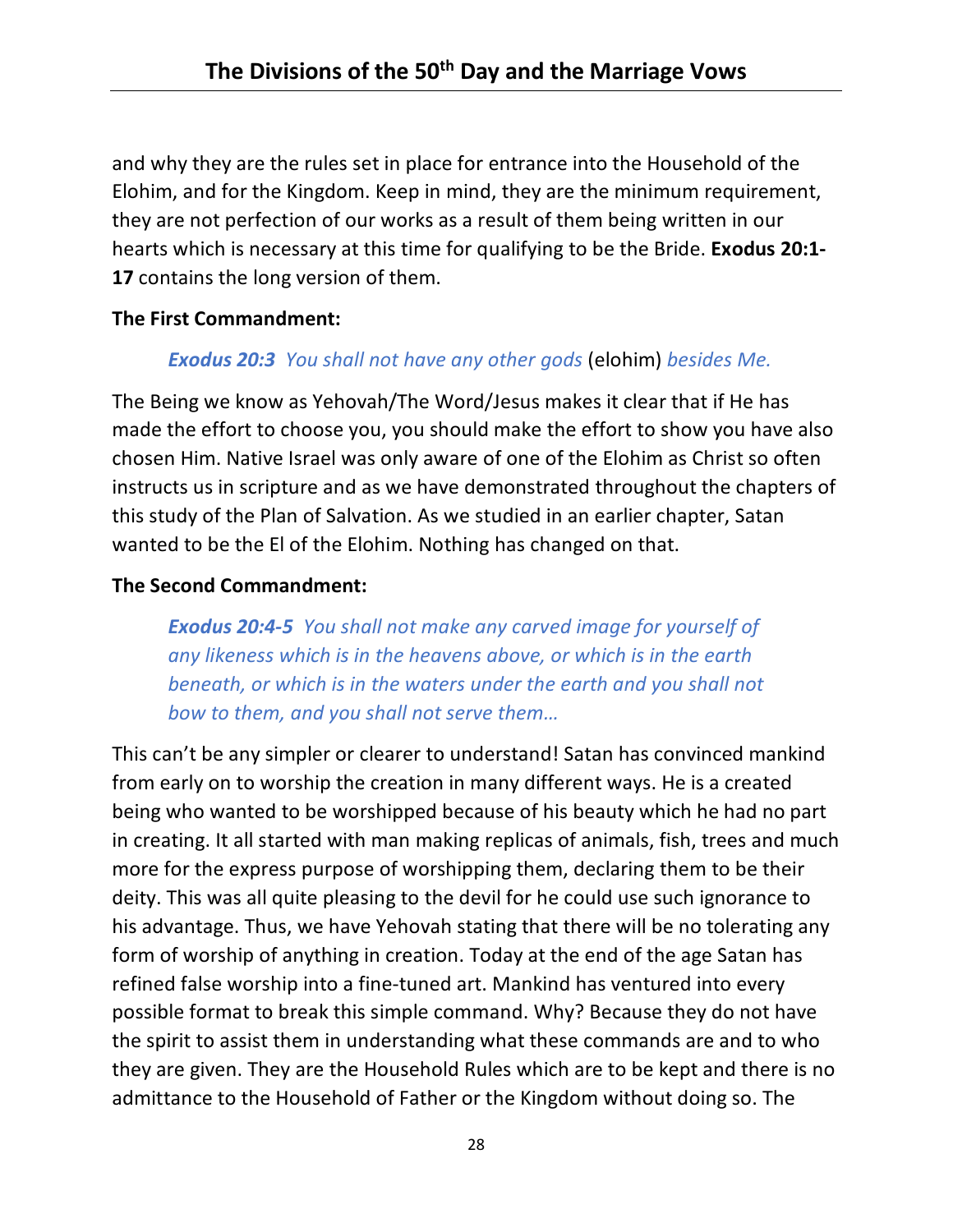Many who are called at this time will be the ones who actually understand this to one degree or another. **These Household Rules are to become a way of life to all who wish to have entrance into it.** Their works need to outwardly be displayed in what they hold to be dear and sacred to their walk. Thus, only those who are called by Father at this time have the opportunity to really grasp their importance to the function we are qualifying for. Little "c" Christianity would scream fowl at such an assertion. That is unfortunate, for the facts are very simple to see in scripture. All we need to do is read the balance of verse 5 and then 6 to see this clearly stated.

*Exodus 20:5-6 …for I am Yehovah your Elohim, a jealous El, visiting the iniquity of fathers on children, onto the 3rd and 4th generations, to those that hate Me; and doing kindness to thousands, 1) to those loving Me, and 2) to those keeping My commandments.*

**Thousands is no misprint folks**. Not hundreds of thousands, not millions, not billions. **These commandments can only be kept in sincerity and truth by those who are called by Father at this time.** Satan has dumbed down the Catholic Popes of long ago to **eliminate this commandment** given by the mouth of Yehovah and written into stone by His very finger in their version of the 10 commandments. What they then did was split the  $10<sup>th</sup>$  one into 2, so they had a look of legitimacy of a 10 count. They had to do so for they bow and bend and genuflect and even prostrate themselves before their statues of Mary holding the little lord Jesus, and, of course, a depiction of a man representing Christ being impaled on a cross. And don't forget all the mighty ceiling murals of angels and god in heaven. Nothing has changed with all of that.

### **The Third Commandment:**

*Exodus 20:7 You shall not take the name of Yehovah your Elohim in vain, for Yehovah will not leave unpunished the one who takes His name in vain.*

This one has taken on a whole new life of its own here at the end of the age under the tutorage of the devil and his minions. Vain here is **#7723 shav**. Strong's says of it: "*from the same as #7722 (sho'ah) in the sense of desolating; evil, as*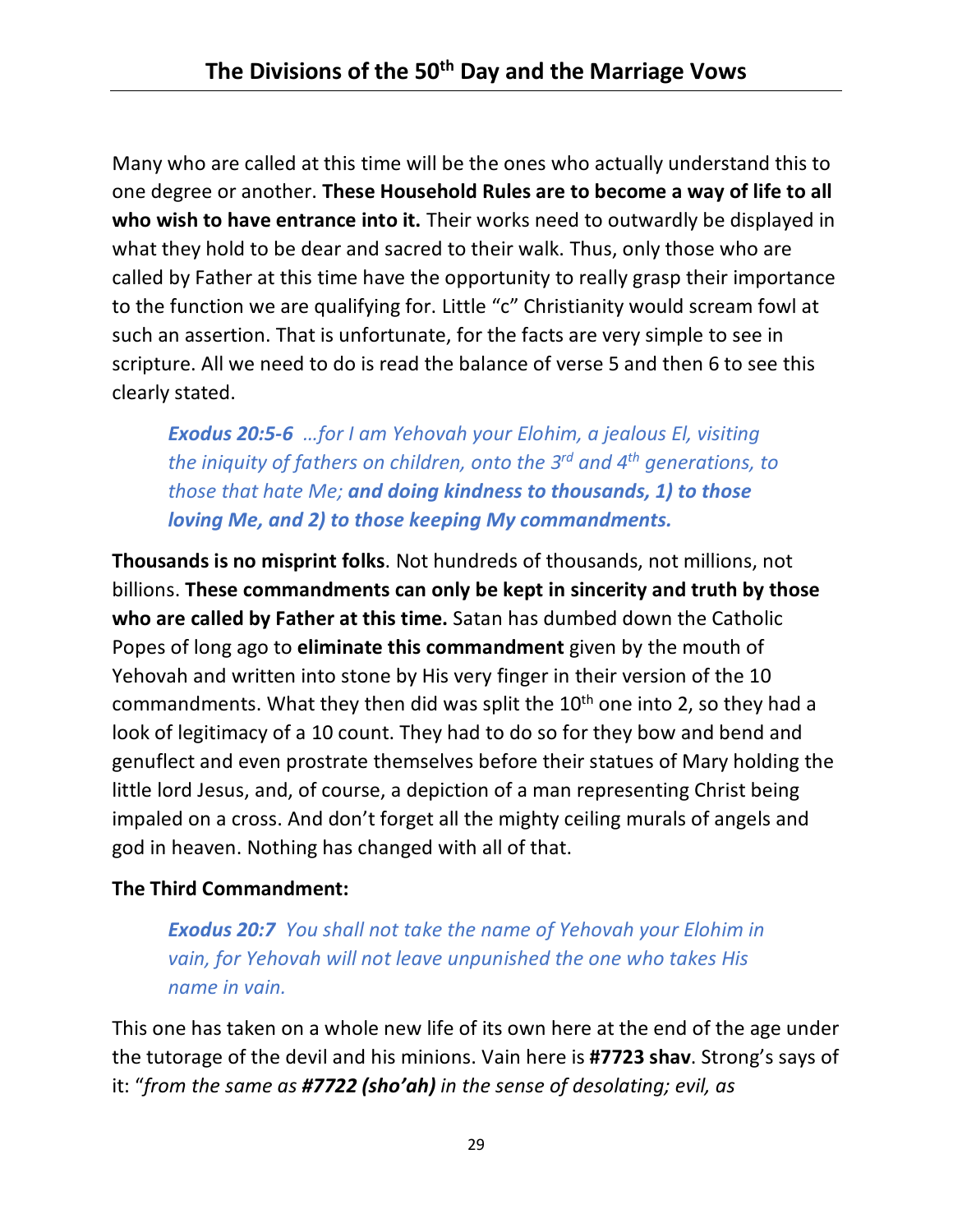*destructive. Literally (ruin) or morally (esperguile); figuratively idolatry (as false), subjective), uselessness (as deceptive, objective, also adverbially in vain); falsely, lie, lying, vain, vanity*."

The BDB states: "*emptiness, vanity*." In its summations of uses it states **shav** means "*to be ineffective, emptiness of speech as in lying, worthlessness*."

**Thus, taking Yehovah's name in vain is very simple to comprehend; we are not to use it in any empty speech such as threats, oaths, vain proclamations, and so on. There is to be no GUILE attached to it from the mouths of men**. Little "c" Christianity uses every one of these, day in and day out. A lot of deceived zealots can't say two words without doing so as is the case with the speech patterns in society but from a different standpoint than the zealots. It all boils down to doing the very same thing; breaking the 3<sup>rd</sup> commandment of the Household of the Elohim.

**And then to top it all off, we have the completely deceived folks who tie salvation to pronouncing the actual name correctly as well as spelling it correctly**. And of course, the pronunciation and spelling are known to these selfrighteous sages even though it is not written out in scripture due to the doctrinal/traditional ignorance of the scribes entrusted to keep the record of them. **Please be assured that our salvation does not rest on phonics**. How stupid is that? I'm sure Satan and all the fallen angels could speak and spell it correctly. This is such a poorly contrived wind of doctrine; it is hard for us to comprehend it is even ingested by those called of Father. Under our terms and conditions of this SMC we are instructed to call one God Being: Father, and the other; Jesus, Christ, and The Word. Our Savior has other names and titles that we know Him by, but our timeline does not require us to use those names. We have discussed this at length in previous chapters.

The names of the Elohim are not to be used in everyday speech in careless manners like they are today. They are used in all types of manners of speech to place some sort of warped authority or emphasis towards what the speaker is saying. God this, and God that. and Jesus this, and Jesus that, is so common today it has lost its authority to most. It is just an expression of speech. It is all quite disgusting.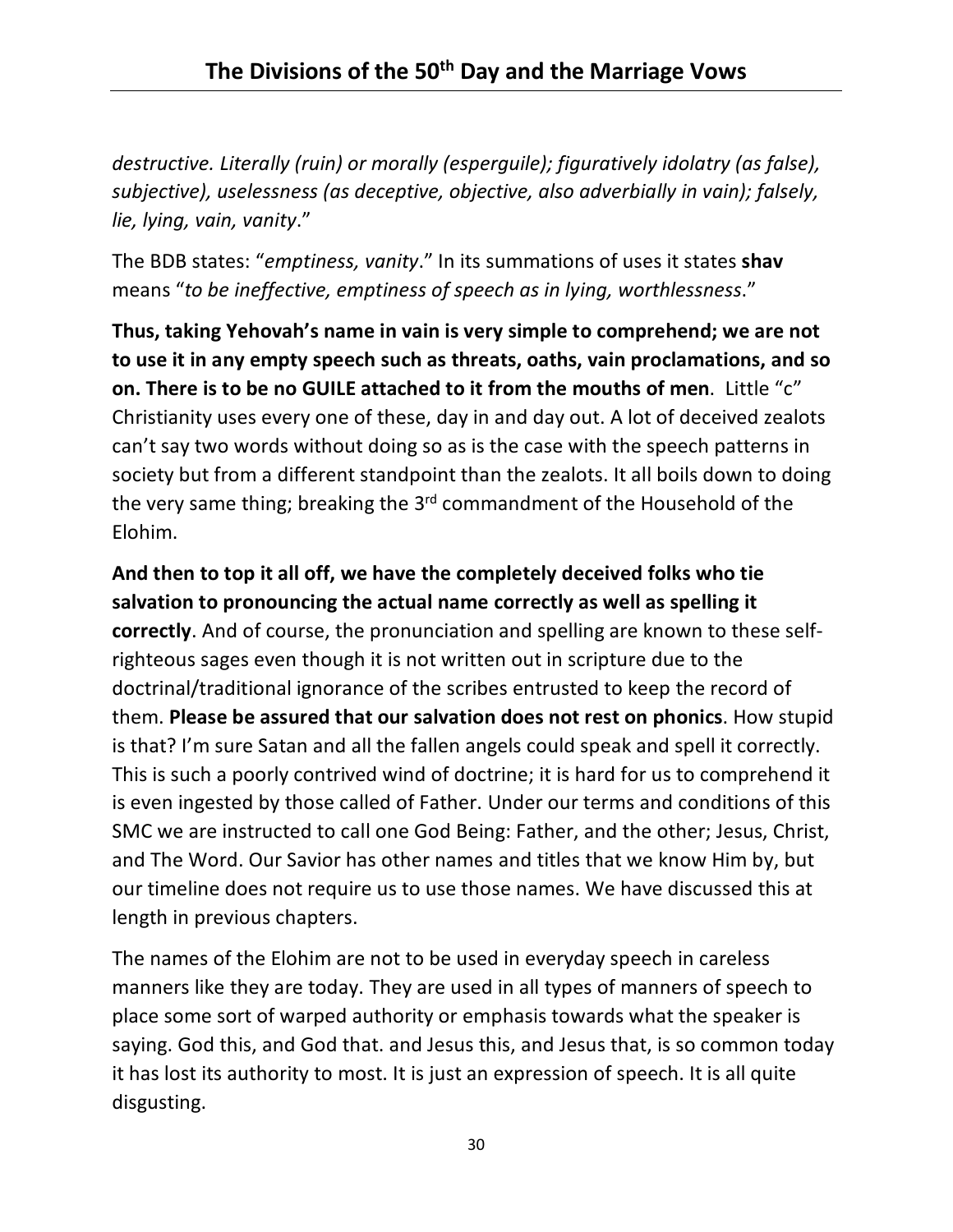The son of an Israelite woman in **Leviticus 24:10-24** was stoned to death for treating Yehovah's name in such a common contemptuous way. In verse 11 we read,

*Leviticus 24:11 And the son of the woman of Israel blasphemed My name and treated it with contempt…*

## And in verse 16

*Leviticus 24:16 And he who libels and perforates the name of Yehovah shall certainly be put to death…*

To despise, dishonor, make light of, treat with contempt, or to use in a trifling way the name of Yehovah or for that matter the name of God in any form or fashion is to break the 3rd commandment of the Household. **To somehow pronounce a name only known as YHVH in scripture does not in any way, shape, or form break the 3rd commandment.** Those who claim such rubbish are no doubt violating the command and its intent themselves, if they are instructing others it is necessary for their salvation. That is a doctrine of demons. If you wish to use Hebrew sounding names fine, we do often, just don't tie it to our salvation for that is to cheapen our calling beyond measure.

### **The Fourth Commandment:**

*Exodus 20:8-11 Remember the Sabbath day, to keep it holy! Six days you shall labor and do all your work and the 7th day is a Sabbath to Yehovah your Elohim. You shall not do any work, you, your son, your daughter, your male slave and your slave girl, your livestock and your stranger who is in your gates. For in 6-days Yehovah made the heavens and the earth, and the sea and all which is in them, and He rested on the 7th day. Yes, because of this Yehovah blessed the Sabbath day and sanctified it* (set it apart from the other 6-days)*.*

Please notice how thorough this command is spelled out here. It is to be remembered not forgotten, and not downgraded in any way by anyone or anything in the Household. It is holy time. Not only is it a rest from our weekly labors it is designed to be a reminder and a memorial of what took place during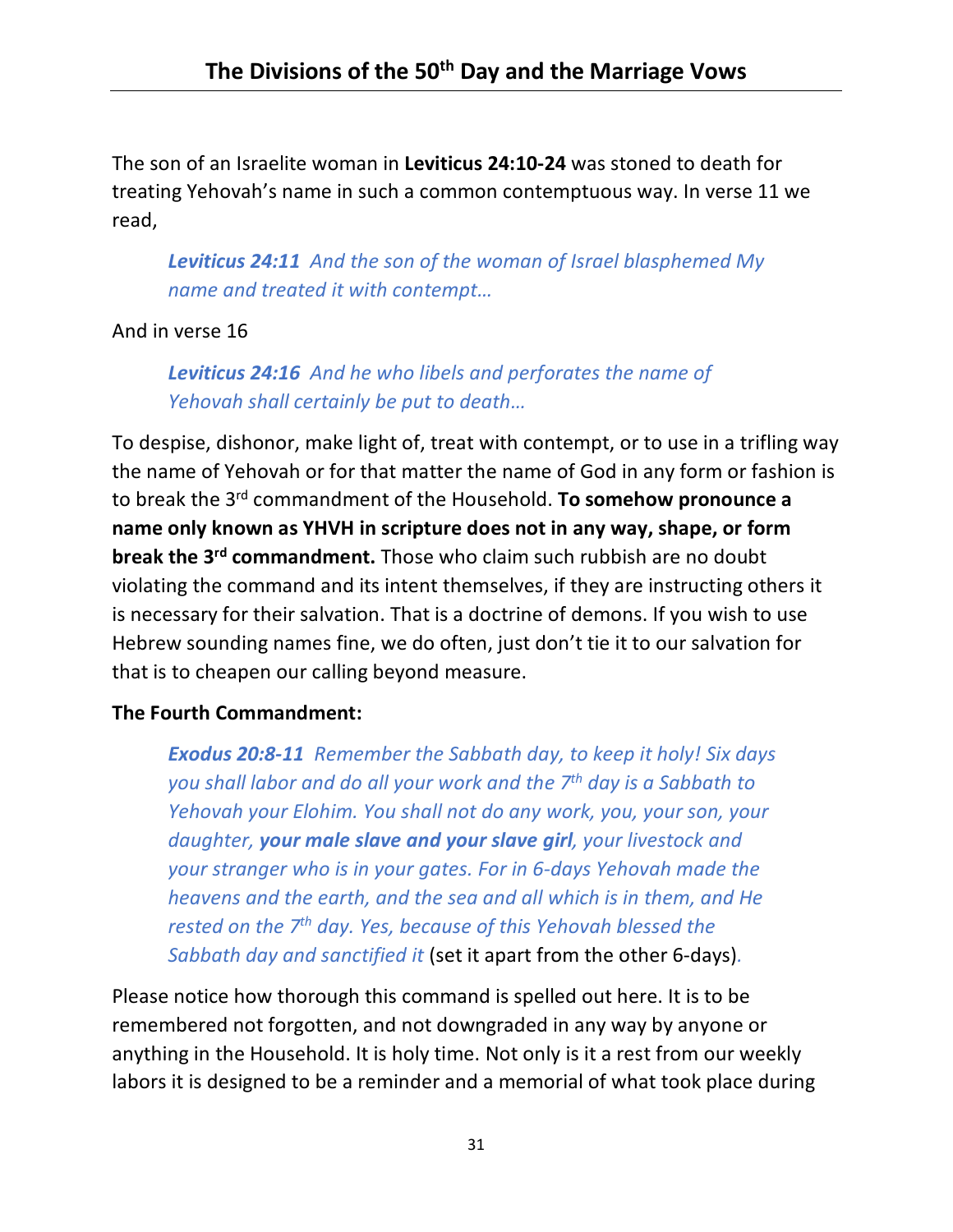creation week. The spirit in man which the Elohim put in us is an inquisitive and industrious spirit. It was designed to need a rest from all of that. If it does not get a rest it can be detrimental to the one it is housed in. It needs to bond in sustained communication with the Elohim every  $7<sup>th</sup>$  day Sabbath to rejuvenate. Yehovah set this very example. He rested from His work and spent the  $7<sup>th</sup>$  day observing the work of His hands and evaluating its worth as to it being a good work. He reflected upon it all.

Without this "built in" rest period we would burn out our spiritual circuit and connection with our Creator just as the majority of the world has done. It would allow much easier access to Satan, the prince of the power of the air like it has with mankind and look at the results of that. **We are designed to have holy time in the weekly creation cycle.** It is not in our capacity to just choose any time for this to take place. It is a specific 24-hour period set aside/sanctified by the Elohim. Satan understands this very well, thus his efforts to have mankind keep alternate days "of rest" which are deceptions in all their content and practice. It is no coincidence that two of the big religions of the world encase the Sabbath day, on both sides with their fake days of rest. They have surrounded it, try to box it in. Muslims on Friday, and Catholic/Protestant Christians on Sunday. They also have designed their own fake times of meeting throughout the year as well with such days as Christmas, Easter, etc. Both do these things and even have a different start to the year from what the Elohim have declared. For that matter, so do the Jews of Judaism who start the new year in the  $7<sup>th</sup>$  month and even do not get that right most of the time because of their overriding traditions of men. **Judaism has taken it upon itself to change times and seasons to accommodate their traditions and the arguments of their sages.** They know when to actually keep them as instructed by Yehovah, but do not recognize any authority outside of their Sanhedrin of men. Anything that the Sanhedrin has declared is more binding than the Word of God/Elohim and can't be changed to the correct methods until a sanctioned Sanhedrin is empowered by the ruling class of Rabbi's.

Prior to moving on please take note of the fact that male and female slaves are actually acceptable to the household structure here in this commandment and another to follow. Why? **Because we, in essence and in fact are to be slaves to our Christ.** We have demonstrated this often with the Hebrew and Greek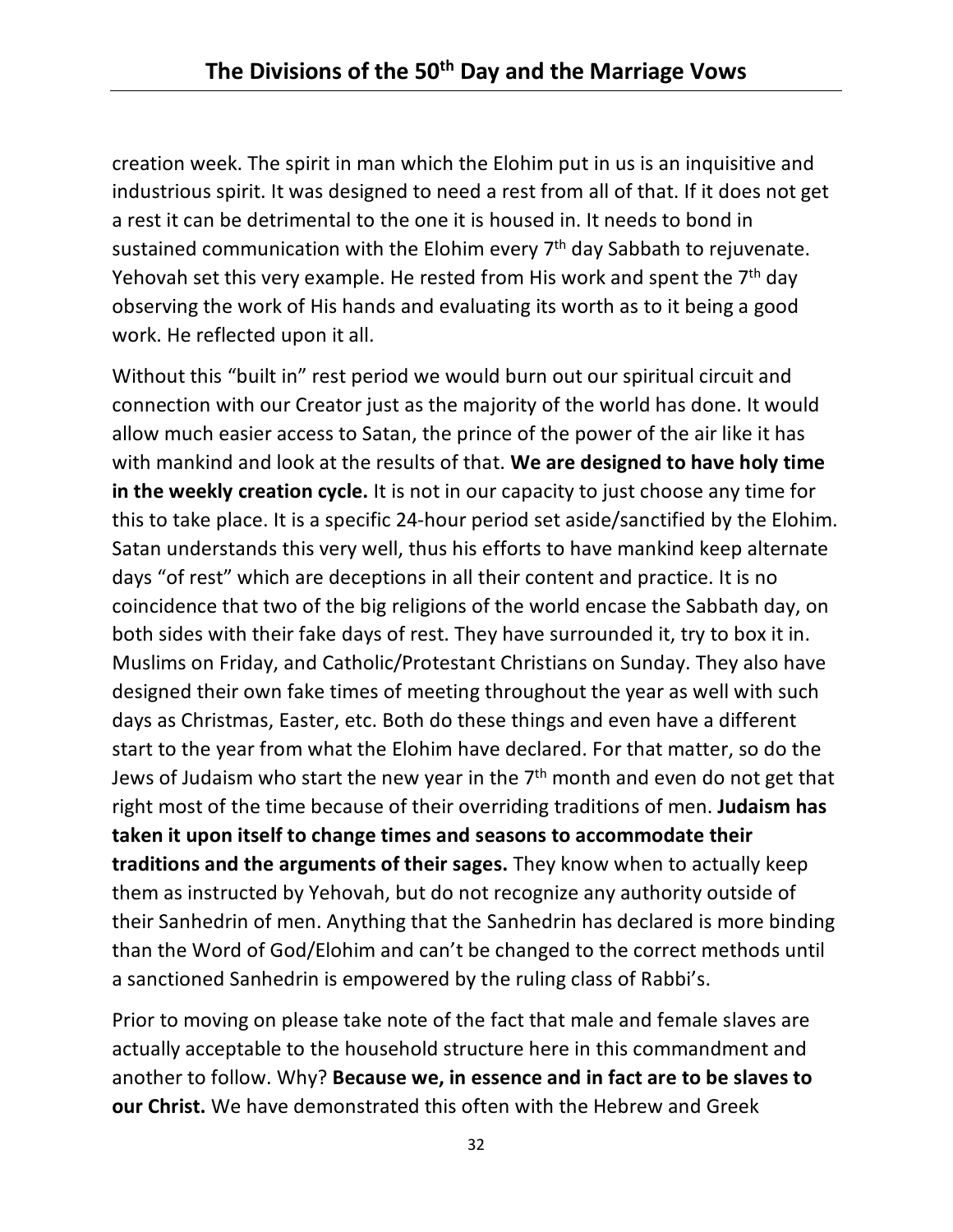languages being translated correctly. The little "c" Christian translators do not like the political correctness of the term "slave," so they insert "servant." **That is a big error. We are to occupy the position of a slave who is in no position to get a reward for what is expected of us**. Only after showing our value and loyalty in that role and function are, we able to inherit what our Savior/Husband and Father have in store for us as the Bride in the Household.

**These first 4-commandments are designed for us to understand the part we are to be undertaking in our relationship with our Creators**. They are vitally important to our humble walk before Father and Son. They are the basis for a healthy spiritual relationship with Them. **The next 6-commandments are designed for our relationship with our fellow man.** They are all about civility and righteous behavior with one another. Summed up it means; outgoing respectful concern for others.

## **The Fifth Commandment:**

## *Exodus 20:12 Honor your father and your mother, so your days may be long on the earth which Yehovah your Elohim is lending to you.*

How simple and sweet is this? Just as we are to honor our Creators for what They have done for us by giving us physical life, we are also to honor the human beings who have also done so through pro-creation. Honor here is **#3513; kabed**. It is a word which is a two-edged sword. Its specific intent of meaning is derived from the context it is used in; either in a positive or a negative sense. Here we are being instructed on the necessity to have a deeply respectful attitude towards our parents. We are the outcome of their coming together as One. This is all woven into the fabric of the Plan of Salvation and the ultimate goal for being "One" with the Elohim. This bond is to be inseparable. It is in many respects the foundation of life and that is reflected here in the command with the promise associated with it; "**so your days may be long on the earth**." That is a simple promise to each and every one of us who keep this Command. It is also a shadow of the reality of what is to come if we are true to it. The Elohim have assured us we will receive eternal life if we honor Them and Their household rules. **It is all about developing a deeply personal commitment of outgoing concern towards others.** The Elohim demonstrated Theirs to us with our creation and Their sustaining us in it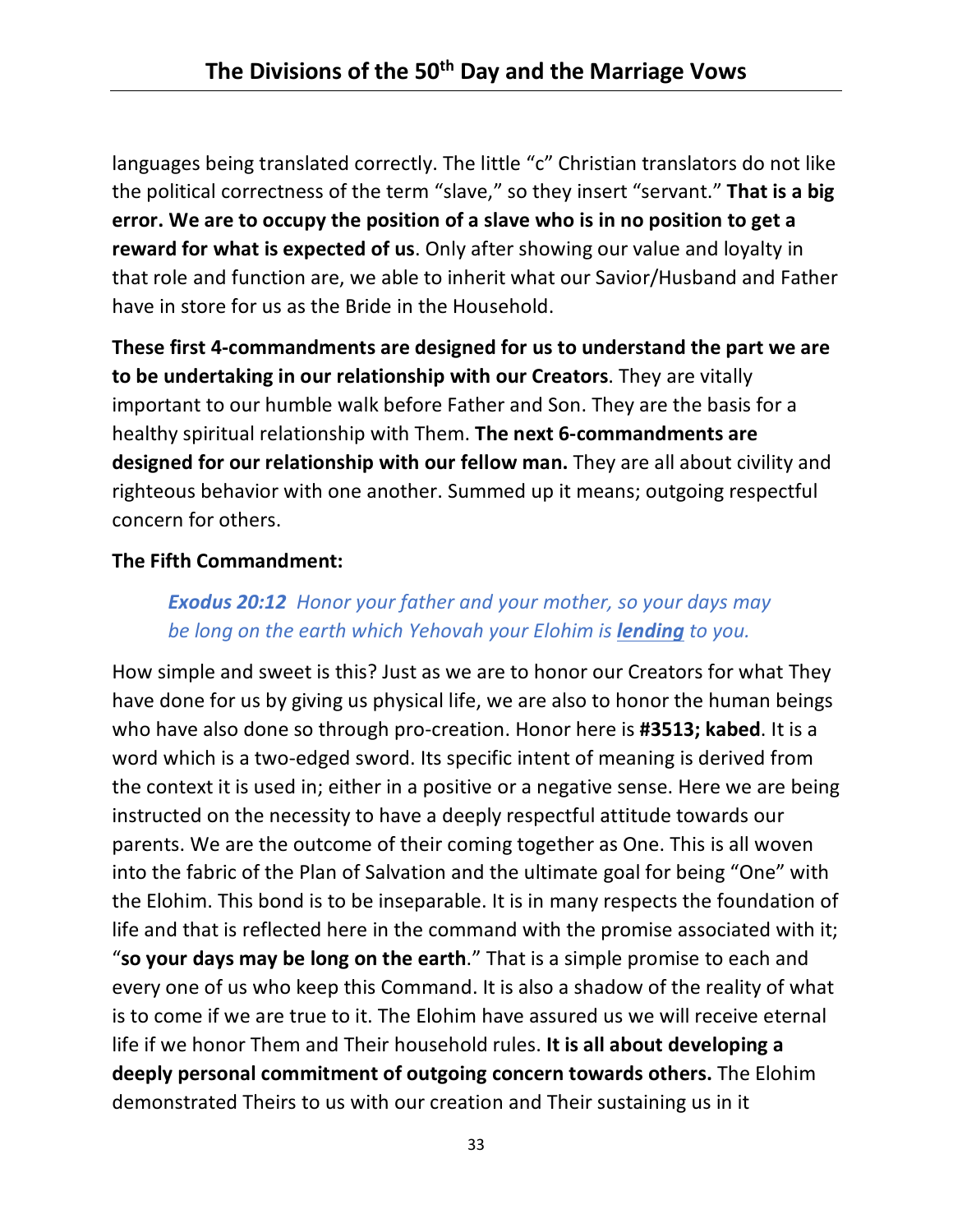regardless of our temporary setbacks throughout the timeline of the Plan. And then, Yehovah, even divested Himself of all His glory to become a flesh and blood man and die on our behalf. That is an exhibition of the deep abiding love They have for Their creation.

The other side of the use of the word **kabed** is reflected in what will happen if we do not agree to live by this command. A disrespectful child was to be stoned to death after they developed a pattern contrary to this command. There is a spiritual reality to this as well, it is called the Lake of Fire. Yes, there is a 2-edged sword in all of this. The choice of which way it cuts, is up to us individually.

#### **The Sixth Commandment:**

### *Exodus 20:13 You shall not murder.*

Short and to the point. Murder is **#7523 ratsach**, which is rooted in an undercurrent of violence. It often describes a state of lawlessness and injustice with the victim often being helpless and innocent as scripture instructs us. **It is to premeditate the unrighteous slaying of another human being**. **Ratsach** is not one of the many Hebrew words used for "*kill/killing*." It is very specific to the command and to the Plan of Salvation. To kill is an unfortunate part of the Plan. Unfortunate because it is not desired, but it is built into it. **Murder is not!** As Christ instructed us, Satan was a murderer from the beginning. He did not have outgoing concern for anyone or anything other than himself. He had no inhibition about being violent with others to elevate himself. Yehovah instructed Native Israel to "*kill*" every; man, woman, and child at times in their conquest of the inhabitants of the Promised Land. **That was, and is, not murder**. There were justified reasons for taking their lives which are certainly not founded in murder. Yehovah had Native Israel set up a series of cities of Refuge across the land so that they may hold safe the one who accidently killed his neighbor. **The FMC terms and conditions clearly recognize and define the difference between premeditated and unintentional killing.** One is murder, the other is not. All of this is recorded in **Numbers 35** and **Deuteronomy 19**.

### **The seventh Commandment:**

*Exodus 20:14 You shall not commit adultery.*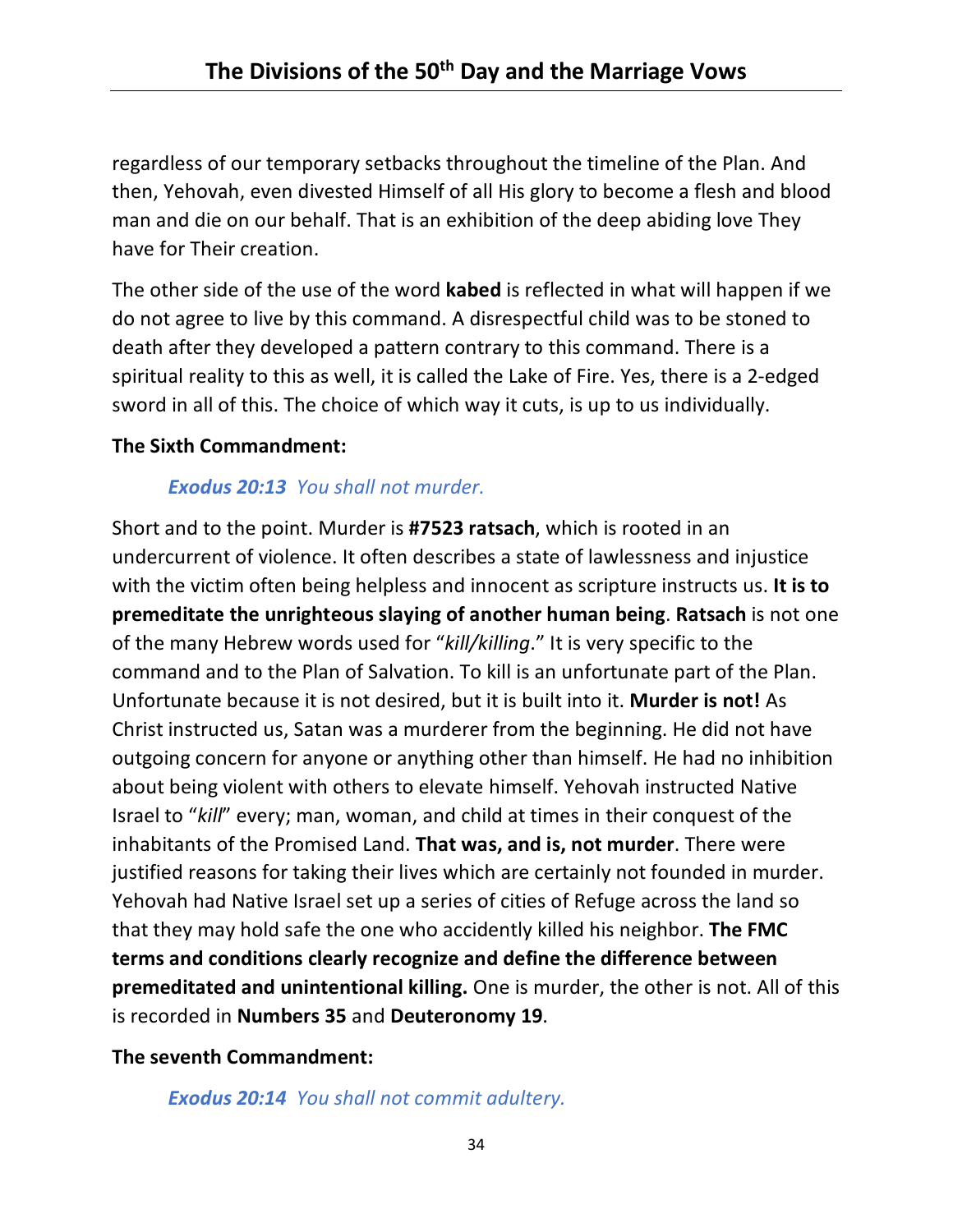Adultery is **#5003 na'aph** which Strong's says "*is a prime root; to commit adultery*; *figuratively, to apostatize"*. It is committed on a physical level as well as a spiritual level. It is very simple to understand. The physical act is a shadow of the spiritual reality in the marriage relationship Native Israel entered into with Yehovah. It was not acceptable behavior under the terms and conditions of the FMC and even less so under those of the SMC.

*Matthew 5:27-28 You have heard that it was said to the ancients: do*  not commit adultery. But I say to you, everyone (who is married) *looking at a woman to lust after her has already committed adultery with her in his heart.*

The Elohim hate divorce but as we can see in scripture, They have a limit to what will be tolerated.

*Matthew 5:32 But I say to you; whoever puts away his wife apart from a matter of fornication/sexual immorality, makes her commit adultery.*

How? Because she would have needed to seek out another to be cared for in that society and thus the necessary exchanges the man would require. Here, Christ was making it very clear that it did not just include the physical act to become adultery. **If it happened in one's mind, you would be guilty from here on out**. No, He did not come to annul the 10 commandments, He came to enhance their meaning and understanding on the spiritual level.

The Nation of Israel, the 10 northern tribes who built their 2 golden calves to worship after the error of Jeroboam were divorced by Yehovah as we read earlier. Their debauchery of fornicating with pagan gods in any form or shape or representation became too much for Yehovah to allow to go unpunished. There was absolutely no respect given to the vows which they had entered into. It was hoped the Nation of Judah would not follow in the Nation of Israel's steps but that was not to be the case. Judah became very treacherous in their marriage relationship with Yehovah. They were whores who tried to put forth an appearance of faithfulness to their Husband, Yehovah. He did not divorce them,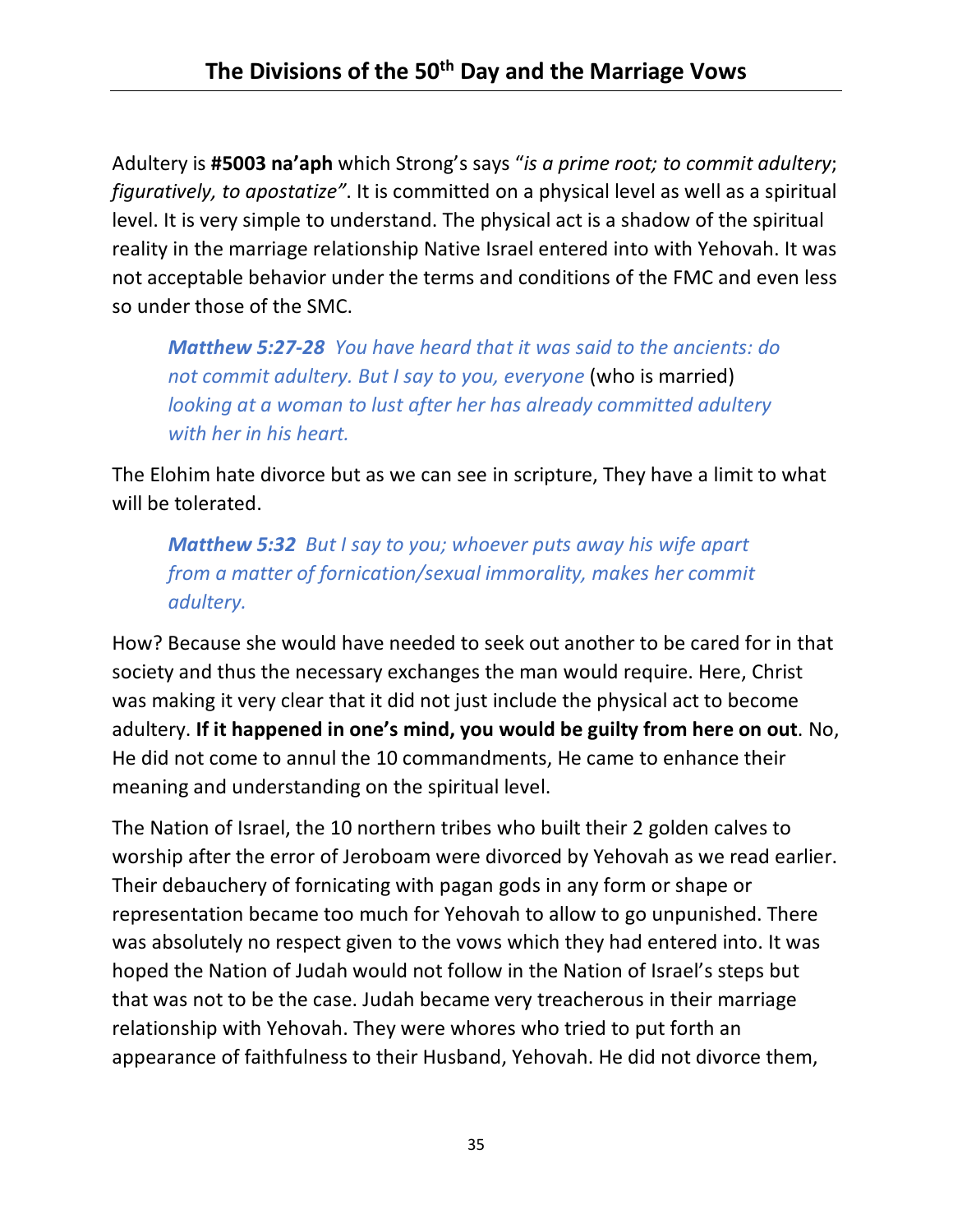for a vestige of the Marriage Covenant still had to be in place when He would come in the flesh to fulfill both prophesy and pattern.

### **The Eighth Commandment needs little comment:**

## *Exodus 20:15 You shall not steal.*

Simple, do not take from someone what is not yours without their permission or purchasing it from them outright.

### **The Ninth Commandment:**

## *Exodus 20:16 You shall not testify against your neighbor as a false witness.*

This very simple command here has also taken on a life of its own as the saying goes. It is twisted and turned to satisfy the intent of the heart of some who desire to add to, and to take away from, scriptural instruction. **It does not say, "***you shall not lie***."** Please understand that. Even the Greek account in the SMC scriptures has Christ, who was Yehovah, repeating the same thing in **Matthew 19:18** when He gave an abbreviated version of some of the 10 Commandments to the young Pharisee, "*you shall not bear false witness*." The Greek here **#5576** means "*to be an untrue testifier, offer false witness*." Once again, with the intent to do harm to your neighbor. There are Hebrew and Greek words for lie and lying, but these are not them. The Hebrew here is **#8267 sheqer**; a deception intended to hurt someone. In this case of the commandment, it is a neighbor which is **#7453**, which is a close associate whether brother, companion, friend, lover, or the person next door. **It has an evil purpose behind it**. If someone wants to go around telling people they are the queen of Sheba that is undoubtedly a lie, but it is not intended to bring false testimony against anyone other than the dead queen possibly. It is a delusion no doubt which is the basis of most lies.

The reason this Command exists in the Household rules is quite simple. **Satan is the originator of putting forth false testimony and witness to hurt another's standing and authenticity**. That is what he did with the fallen angels who followed him in rebellion against the Elohim. He used false testimony to undermine the Elohim. That will never be tolerated again in the Household. It is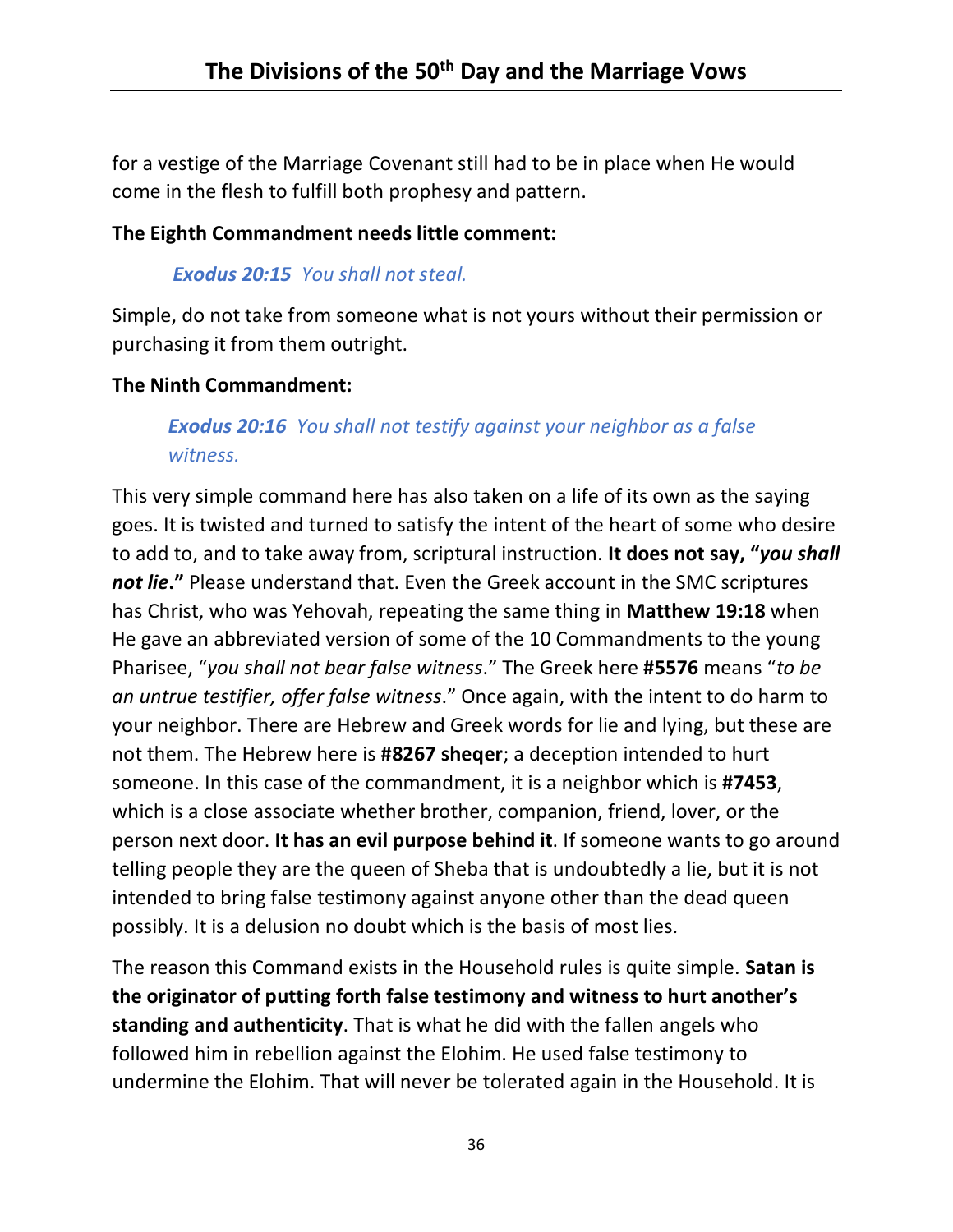evil to the core thus we are commanded to never give false testimony about the character or righteousness of another to promote ourselves. It is very destructive and an affront to justice. **We are not to seek personal gain at the undermining of another.** 

### **The Tenth Commandment:**

*Exodus 20:17 You shall not desire your neighbor's house, you shall not desire your neighbor's wife, or his male slave, or his slave girl, or his ox, or his ass, or anything which belongs to your neighbor.*

**Satan desired everything that the Elohim were and possessed**. His desire was based in lust and thus covetousness. We need to be happy with what we acquire through the work of our own hands. The Elohim will bless the fruits of our labors if we are pleasing Them. That does not mean we will have more material possessions than we can ever use, but that we will have all our needs met and even some of our wants. To be content in that situation is a blessing from the Elohim. Acquiring goods at any cost is not part of the equation of entrance to the Household of our Patriarchal Father. He is a provider of good things and we are to have that same outlook in our training to be the Bride of that Household, the Bride of Christ. There is no tolerance for lustful desire unto covetousness in the operation of that Household. In fact, it is the exact opposite. Satan and some of the angels failed miserably in this. Satan promised them positions of authority and power and who knows what else once they take it from the righteous.

Every single one of these 10 Commandments, these Marriage Vows are necessary for entrance into the Family of the Elohim and the Kingdom, they are about personal relationships of respect and honor to others. Nothing short of them will be acceptable. **They are the entrance exam necessary for the journey of our calling to becoming One with the Elohim**. We can't just keep the ones we want to and leave out others. They are a complete package. They are not to be picked over and chosen from but accepted and performed in sincerity and truth as a complete package.

Our Savior/Husbands enduring words of instruction about them is very important to those who are called by Father under the terms and conditions of this Marriage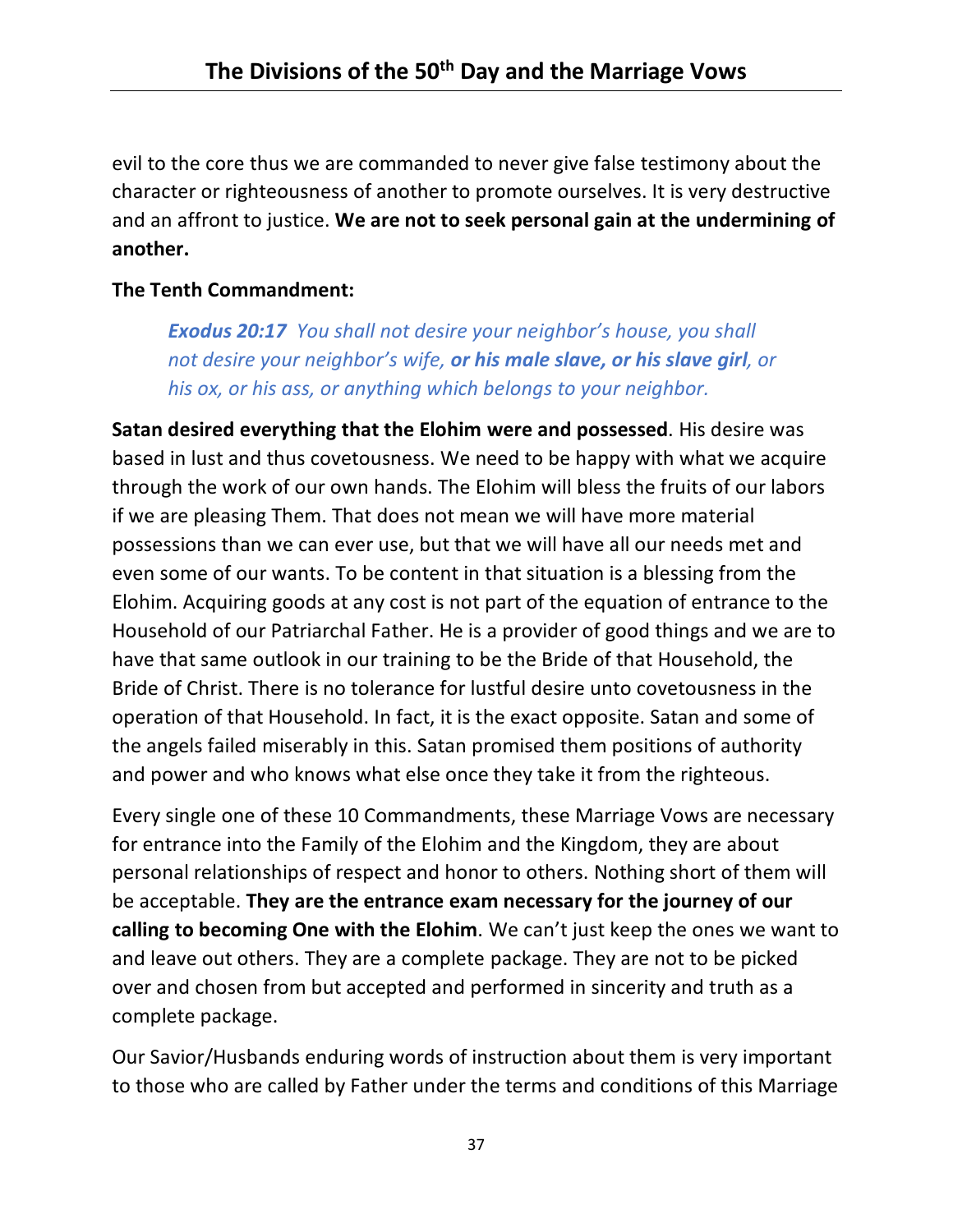Covenant timeline. They are to be written in our hearts with our works showing the visible signs of that being the case.

*Matthew 5:17-19 Do not think I came to annul the Law or the Prophets. I did not come to annul, but to make* (them) *fuller. Truly I say to you, until the heavens and the earth pass away, in no way shall one iota or one tittle pass away from the Law until all is accomplished. Whoever then relaxes one of the Commandments, even the least, and teaches men to do so, he shall be called least in the kingdom of the Heavens. But whoever follows and teaches*  (them)*, this one shall be called great in the kingdom of the Heavens.*

Welcome to our marriage vows! **They were required for Native Israel to be faithful to and they are for us, the Gentiles being called by Father at this time. They are eternal in their nature with physical applications to our temporary existence**. Unless we measure up to this threshold and the righteous works as a result of them, we will not have entrance to the Wedding Supper: on the Sea of Glass, in the Kingdom of the Heavens, at the Throne on Mount Zion.

## **The Marriage Vows tied to the Promised Land and the Physical Blessings Predicated on them**

As we continue in **Exodus 20** after the giving of the 10 Commandments, we read about the situation of events at Mount Sinai and the fact that all of Native Israel heard Yehovah give the 10 Commandments but now wanted Moses to be their mediator for any further instructions. We are not going to go through all of them point by point. Please do that yourselves. In fact, take the time to assign each of them to a particular Commandment that all of Native Israel heard. That is a good undertaking for it becomes simple to see that these additional instructions from Yehovah are extensions of the 10. But as He Himself stated earlier in Deuteronomy they are tied to the Land for the promises given are physical promises. Under the terms and conditions of our SMC our promises are better for they are spiritual in nature and tied to dwelling in a spiritual land of existence. In Exodus Chapters 21-23 instructions are given on everything from responsibilities